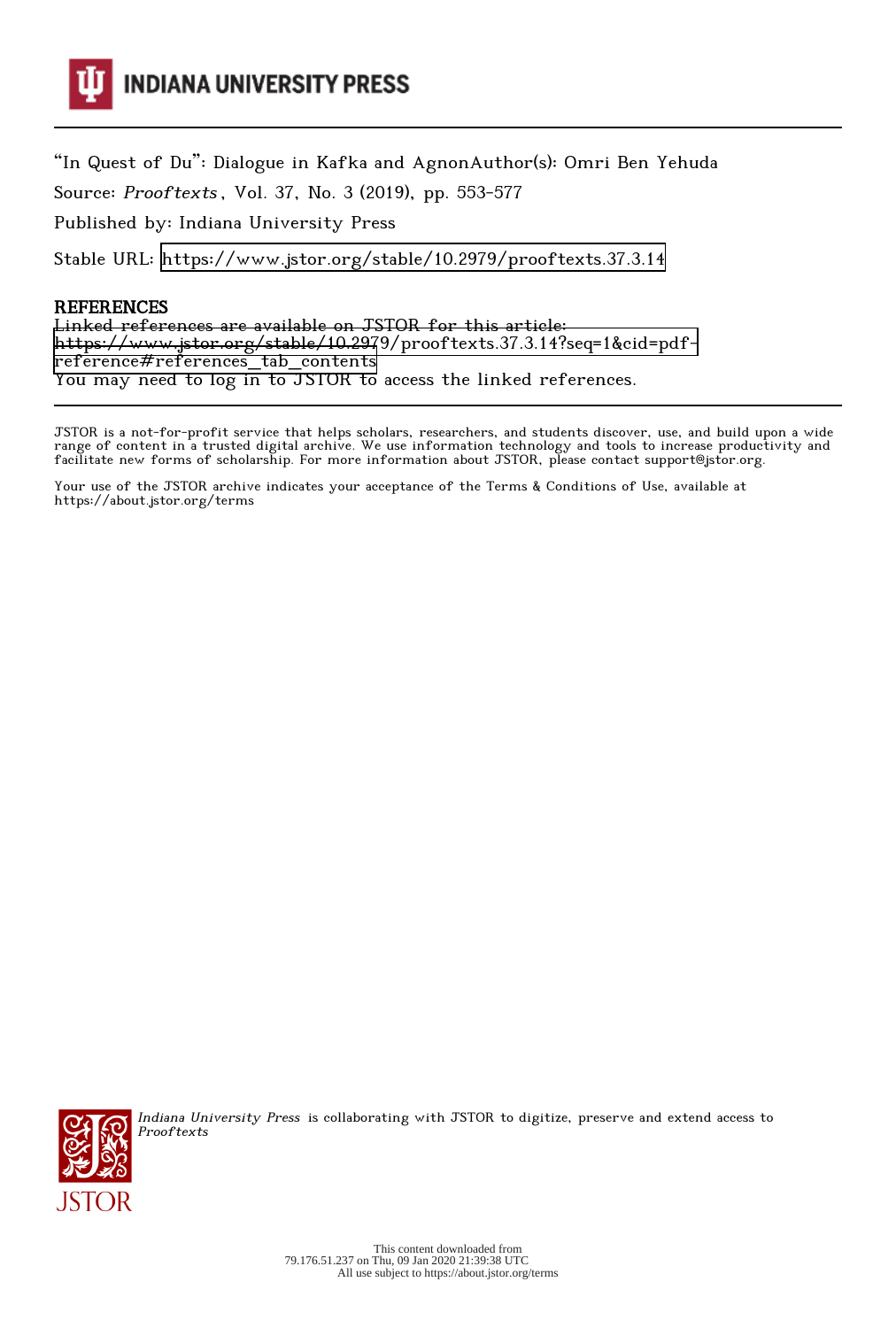# "In Quest of *Du*" Dialogue in Kafka and Agnon

# O M R I B F N Y F H U D A The Free University of Berlin

*"In Quest of Du" is a literary comparative analysis of how dialogue in several Jewish literatures (in Hebrew, German and Aramaic) forms presence, concealment and attachments. By carefully reading the exchange between Abraham and Isaac in Genesis, the priest and Josef K. in The Trail, the rabbi and the tsaddiq in "The Hidden Tsaddiq" and several liturgical verses between the prayer and his addressee, God, the article suggests new theoretical insights for understanding performance in literature, and through that, the poetics and ideological deficiencies of Jewish literature. Alongside these dialogues, the article also explores literary and linguistics approaches to pronouns and their presence, German-Jewish philosophy of dialogism and its resonance in the work of Levinas and Derrida, delving again into literature's ability to forge links by way of dialogues, but also into dialogue's limits.* 

Aber das Ich vergeht in dem Du.

—Octavian in Der Rosenkavalier

#### AN INTIMATE DIALOGUE: YIELDING TO THE OTHER

I explore in what follows the boundaries of dialogue, as well as its role in establishing intimacy, providing concealment, and forging attachments through a comparative reading of the ninth chapter of Franz Kafka's *The Trial*, S. Y. Agnon's story "Hatsadiq hanistar" ("The Hidden Tsadiq") and several liturgical and philosophical excerpts from the Jewish tradition. "The Hidden Tsadiq" is part of Agnon's *magnum opus A City in Its Fullness*, the subject of Alan Mintz's last book. In the spirit of the recent interest in this (until recently) seldom analyzed work by Agnon occasioned

> PROOFTEXTS 37, 2019, 553–577. Copyright © Prooftexts Ltd. • doi: 10.2979/prooftexts.37.3.14.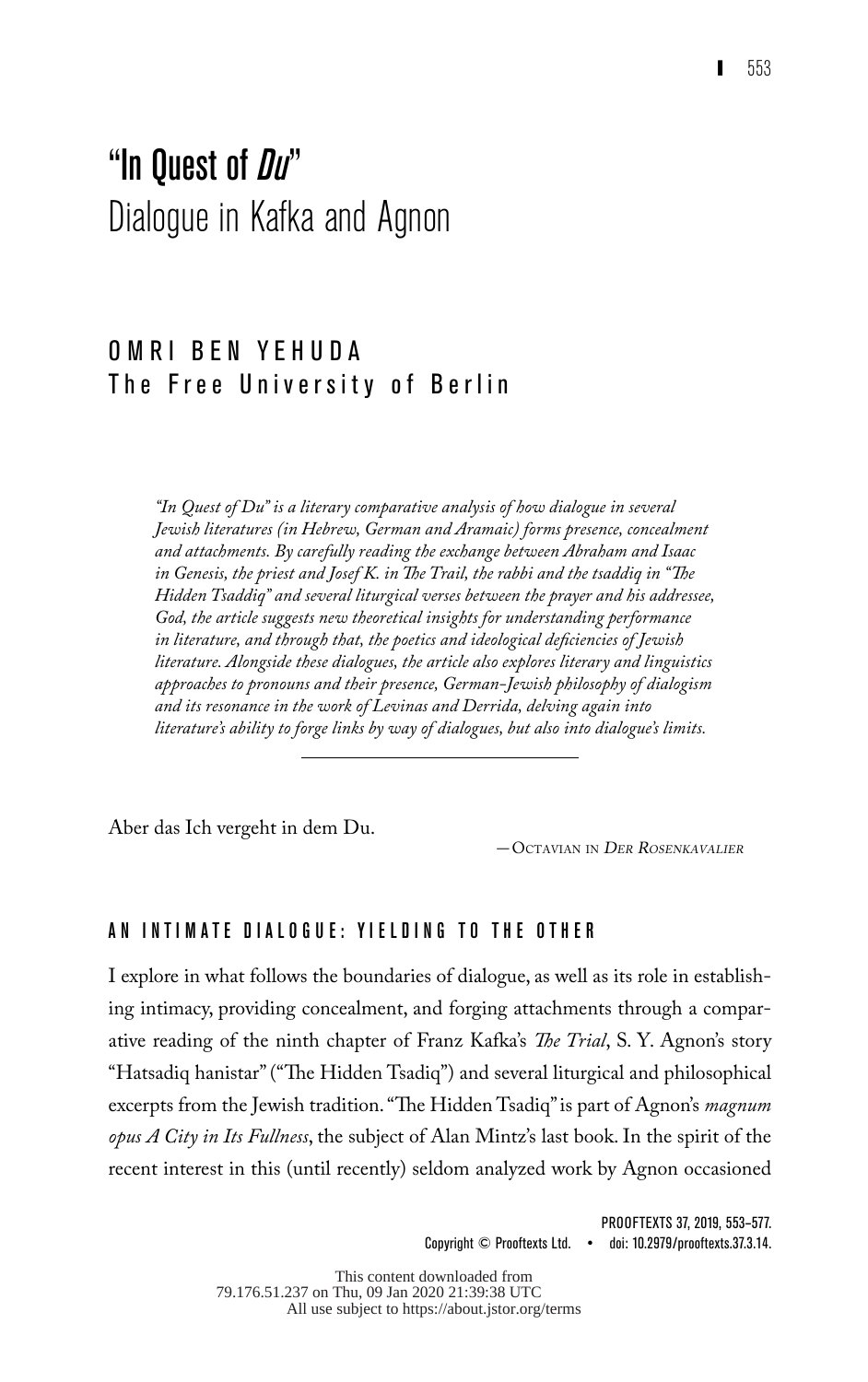by Mintz's important introduction to the work for English readers, I will unravel the intertextual affiliations of selected excerpts from "The Hidden Tsadiq" in terms of their use of dialogue. My focus on dialogue will be both in relation to the classical dialogue of the biblical Akedah and the hidden dialogism in the Kaddish prayer. I hope to do more than just show how intertextual allusions create a basis for understanding the Jewish condition as an acutely interlocutionary act. My analysis aims to explore the way verbal interaction provides a theatrical mise-en-scène that draws from tradition, fluctuates between Hebrew and Aramaic, and enacts concealment and revelation of speech between interlocutors. By analyzing the remarkable pronominal usage in these texts, I also suggest interpretative possibilities for two of Jewish modernism's canonical authors, Kafka and Agnon, whose central position in Jewish modernism in two different languages helps me to engage with the question of the process of identification, by which the declaration of someone's identity inevitably leads to his demise, while anonymity, by contrast, maintains his identity as the sum of his traits.<sup>1</sup> Via close readings and meditation on the valence of dialogue within the modern Western literary tradition, I argue that Jewish literature is an embodiment of Jewish history, an exploration of revelation and its associated death. According to Emmanuel Levinas's approach to Agnon, Jewish literature's formalism is what enables its vital dialogism, which surpasses death through the continuation of discourse as such. What consolidates itself as intrisically Jewish is the exhibition of speech as address, a pure performance with no content or conclusion other than the moment of exchange itself.

Although fragmented and incomplete, Kafka's most renowned novel, *The Trial* ([1914] 1925), unfolds a narrative of development through the behavior of its protagonist, Josef K. Initially opposed to the outrageous trial to which he is subjected, despising it wholeheartedly, K. becomes resigned to and complicit in its dire implications for his life. The plot's turning point is the scene where K. tries to write his plea, an act that shows a kind of yielding.2 It ends with the remarkable sentence, "today K. was no longer hampered by feelings of shame; the plea simply had to be drawn up."3 "No *longer* hampered" means that he had been ashamed all along (up to this point in the story). The scene shows that K. is subjected to change, and that, after being so confident in the beginning, he becomes less and less secure. From this point onward, and especially in the encounter with the priest toward the very end,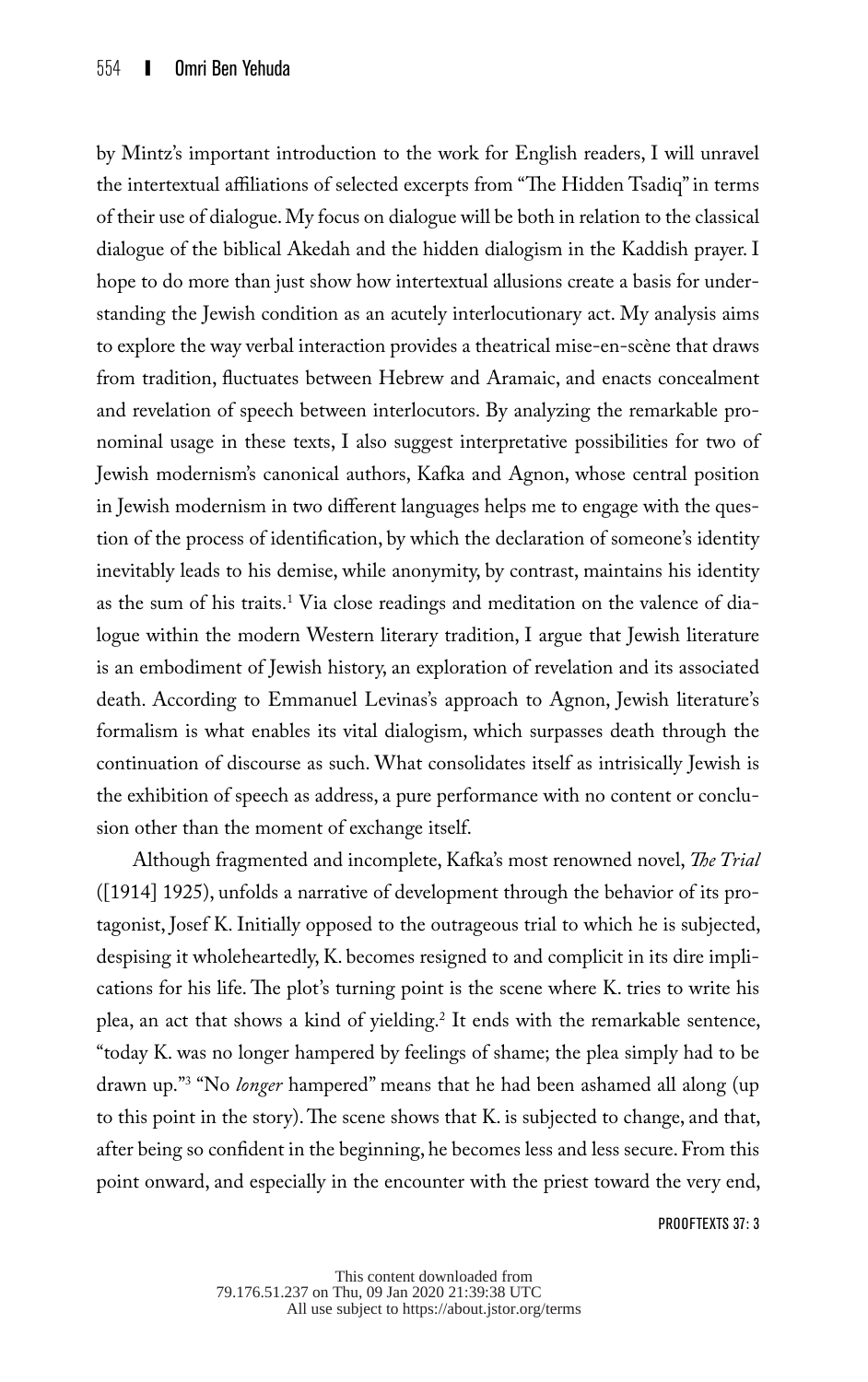K. will turn to his discussants—all of whom are representatives of the court—in a way that shows him genuinely desperate for help.

This sense of resignation sets up the dialogue between Josef K. and the priest, a unique dialogue in the novel because of the extensive, attentive exchange between the two interlocutors in a discourse that elaborates on philosophical questions that both seem to take seriously. This exchange is exceptional because it is less ironic than the novel's other dialogues and, unlike them, does not reflect K.'s many struggles, which normally oscillate between omnipotence and impotence. These observations are not self-evident and will be substantiated in a step-by-step manner, but, for the sake of what follows, I seek simply to consider the plausibility of such a reading. For example, if we compare this dialogue with the previous discussion between K. and the painter Titorelli (which focuses, among other things, on works of art), here in the cathedral the narrator does not interrupt, while in the previous discussion he refers constantly to K.'s impatience and suspicion toward the painter.4 K. thus seems to be talking to the priest out of genuine respect, and not from the standpoint of self-interest or in an ambitious attempt to gain some advantage, as happens in almost every other dialogue in the novel. In the cathedral, the two men also engage in an interpretation of a work of art—in this case, the famous parable, "Before the Law" (published separately in the Zionist journal *Selbstwehr* in 1915), something we discover only through their utterances (without remarks by the narrator). This thoughtful exchange displays their mutual curiosity toward each other's ideas.

*The Trial* is a dialogical novel in the strictest sense. It contains numerous dialogues, beginning with the two guards' paranoid dialogue with Frau Grubach and continuing with dialogues occurring in almost every scene, not to mention the dialogical structure within the voice of the narrator himself (who also performs the muted dialogue with the vice president, a figure utterly wordless in the novel).

The dialogue with the priest begins with a long depiction of the speech act of naming, which effects the subject as he oscillates between acknowledgment, affirmation, and refusal.5 After the priest calls the name—"Josef K!"—an entire paragraph is devoted to K.'s hesitations as to whether to turn his head or continue walking to the three small, dark wooden doors that would lead him outside the cathedral.<sup>6</sup> In this moment of interpellation, the name is being used as a performative speech with

> This content downloaded from 79.176.51.237 on Thu, 09 Jan 2020 21:39:38 UTC All use subject to https://about.jstor.org/terms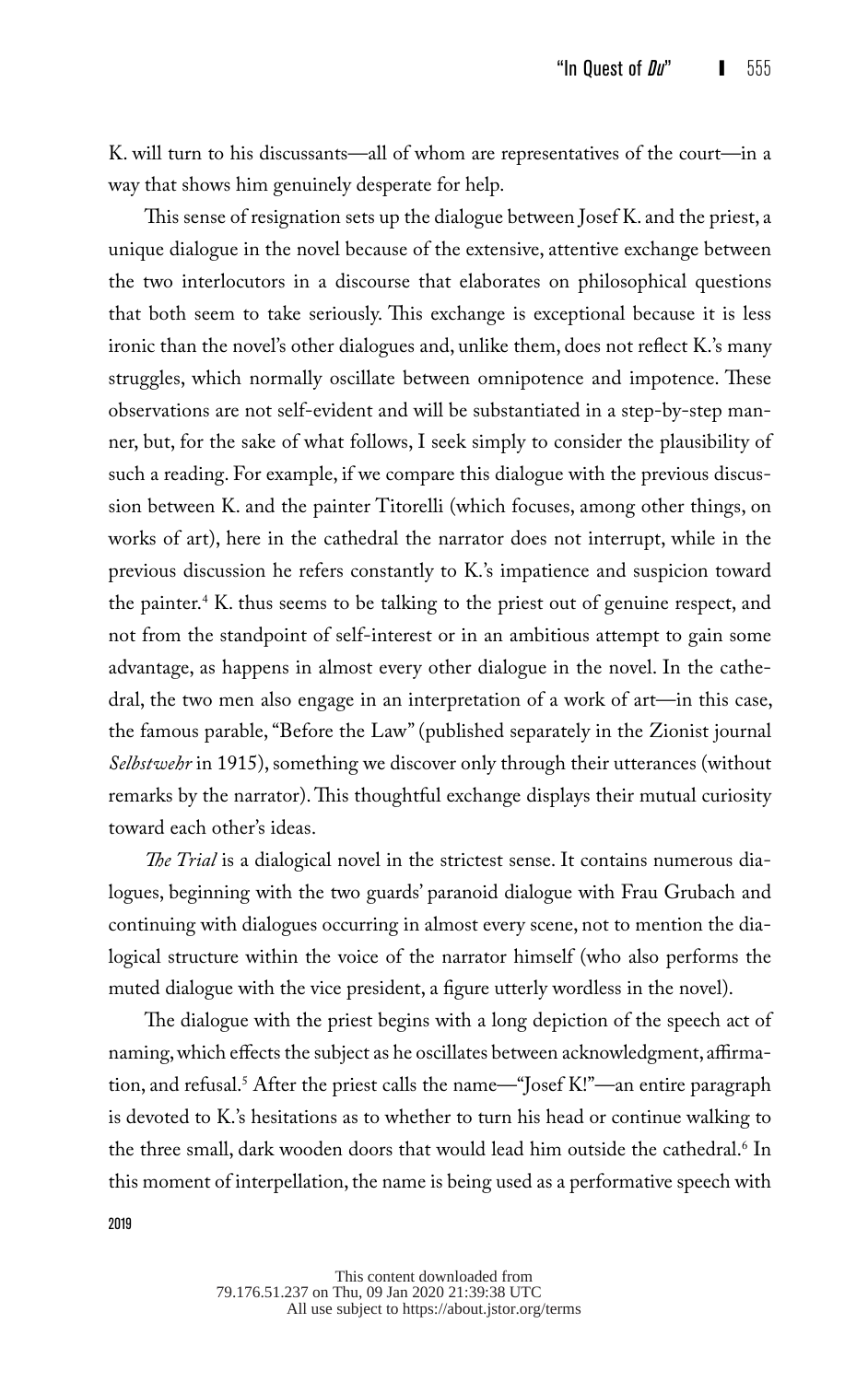the sole purpose of reasserting identity (in case the subject has forgotten that he is the accused Josef K).7

What prompts K.'s eventual response is the silence that follows: Had the priest called him again, he would have gone farther away. But, because the priest called him only once, he decides to turn his head a little and look at the source of the call.<sup>8</sup> Through K's submission to naming (following many examples in the Bible; recall Lot's wife in particular), the scene becomes a remarkable depiction of how the name and the self become entwined, and this almost deterministic view of language is in many ways what lies behind Kafka's achievement as a whole. (Think also of the famous story "In the Penal Colony" [1919], where the subject bears his verdict on his body.) Immediately after K. hesitates, we are given a flashback in K.'s mind to his childhood, when he used to enjoy the process of identifying himself, because, back then, no one knew in advance who he was.9 In Agnon's story "The Hidden Tsadiq," which I will soon examine, the same reluctance to identify oneself is itself what creates identity.

Stylistically, the dialogue emphasizes the speech of the interlocutors and diminishes almost to nothing the role of the narrator. It is as if we are in a theater: "said the priest," "said K.," etc. This kind of mimesis is familiar to any reader of Hebrew prose, from the Bible through the short haggadic stories, through eighteenth- and nineteenth-century Hasidic stories, and up through Agnon. Dialogues are salient in all his major works, among them "Fernheim," "The Hill of Sand," ("Giv'at hahol") and "Covering the Blood," ("Kisuy hadam") to mention a few. For Kafka, by contrast, this emphasis on verbal exchange is rather unusual.10

The scene with the priest displays a change in the depiction of the protagonist, who now seems not as unruly as formerly and obeys immediately when the priest asks him to abandon his sightseeing guide.<sup>11</sup> And then, in this private talk between K. and the priest, not only does the latter address the former as he would normally address his flock, using the second person and direct pronouns (*ihr* for plural, *du* for singular), but K. himself responds the same way:

*"Wie stellst Du Dir das Ende ([des Proceßes]) vor?," fragte der Geistliche. "Früher dachte ich es müsse gut enden," sagte K., "jetzt zweifle ich daran manchmal selbst. Ich weiß nicht, wie es enden wird. Weißt Du es?"*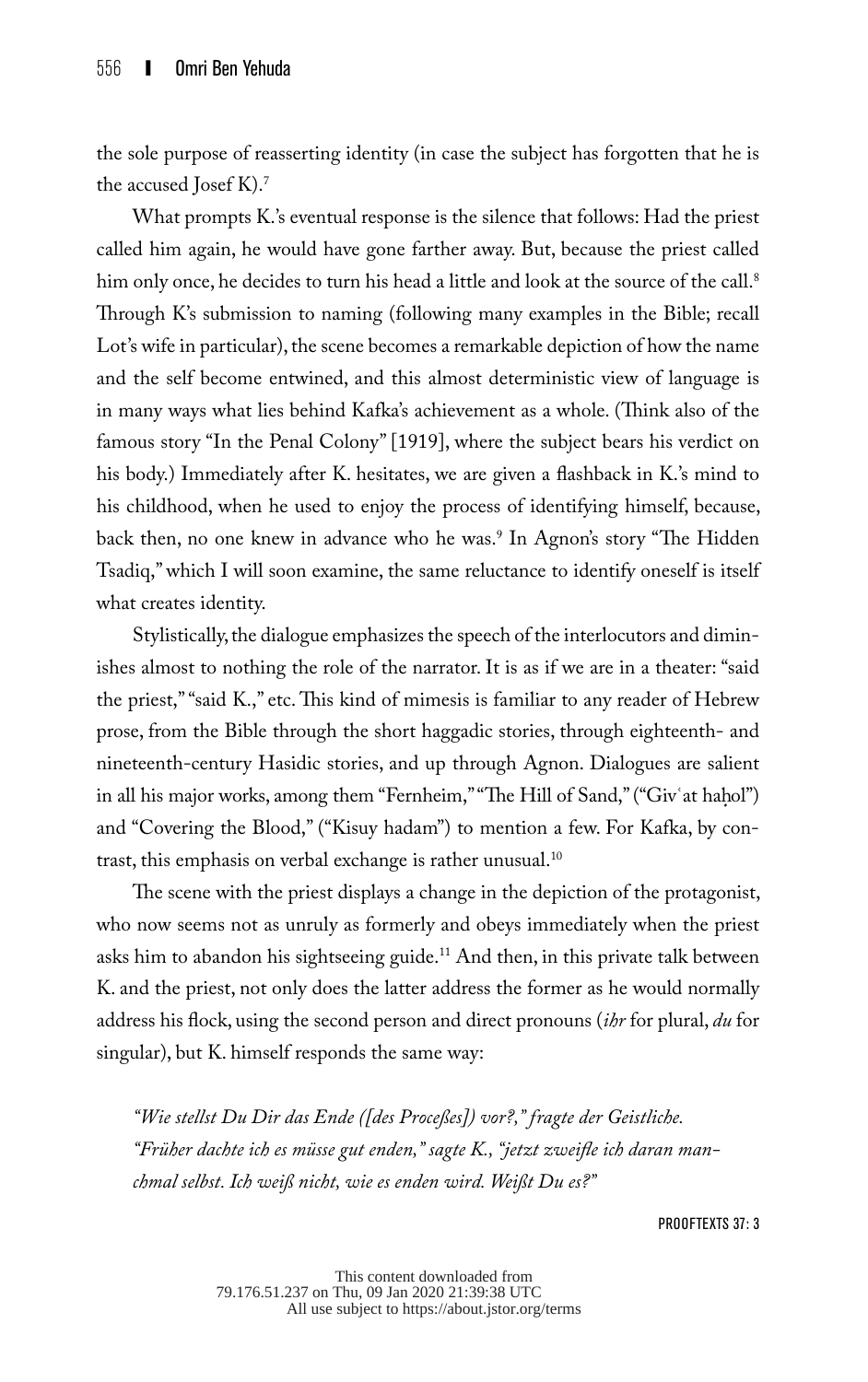"How do you think it ([the trial]) will end?" asked the priest. "At first I thought it must turn out well," said K., "but now I frequently have my doubts. I don't know how it will end. Do you?"12

Normally, Josef K. conforms to the accepted rules of discourse in German between people who do not share intimate relationships and uses the third-person pronoun *Sie*. The priest's use of the second-person pronoun is easily understood: his task is to create a sense of intimacy between him and his congregation. Josef K.'s form of address via the second-person pronoun abolishes the linguistic paradigm governing the relationship of a priest with a member of his community, adopting instead a mode of speech suited for close friends or family members.13

Apart from K.'s desire to establish intimacy with the priest, one can discern here a direct poetic move by the implied author. Such textual intimacies appear regularly in German holy Scriptures, which address God in daily prayers and in psalms as *Du*. Kafka was invested in the Bible, and he seemed to have a firm command of the Hebrew language, so it would be natural that, in this passage, which some scholars have identified as a talmudic dialogue, the intimate "you" of liturgy and Scripture would be used.<sup>14</sup> It appears that the same Josef K., whose voice we encountered through locutions in quotation marks, has now been transformed into a lyrical voice that almost coalesces with that of the author, who brings to his discourse the liturgical style of the psalms.

The discussion between K. and the priest culminates in K.'s zealous quest for the truth and the priest's efforts to restrain it by revealing to him what is necessary (*notwendig*) and mandatory (*Pflicht*).15 After the priest cries, "Can't you see two steps forward?" the narrator adds that this exclamation originated in someone who cares, who is worried about his companion's fall.16

Following this interaction, the next paragraph opens with a sentence that will repeat in the chapter—"Both were now silent for a long time"—a phrase even more succinct in the German: "Nun schweigen beide lange."17 Some version of this phrase will return to accompany mutual silence or mutual walking or, at the end, to punctuate a silenced walk: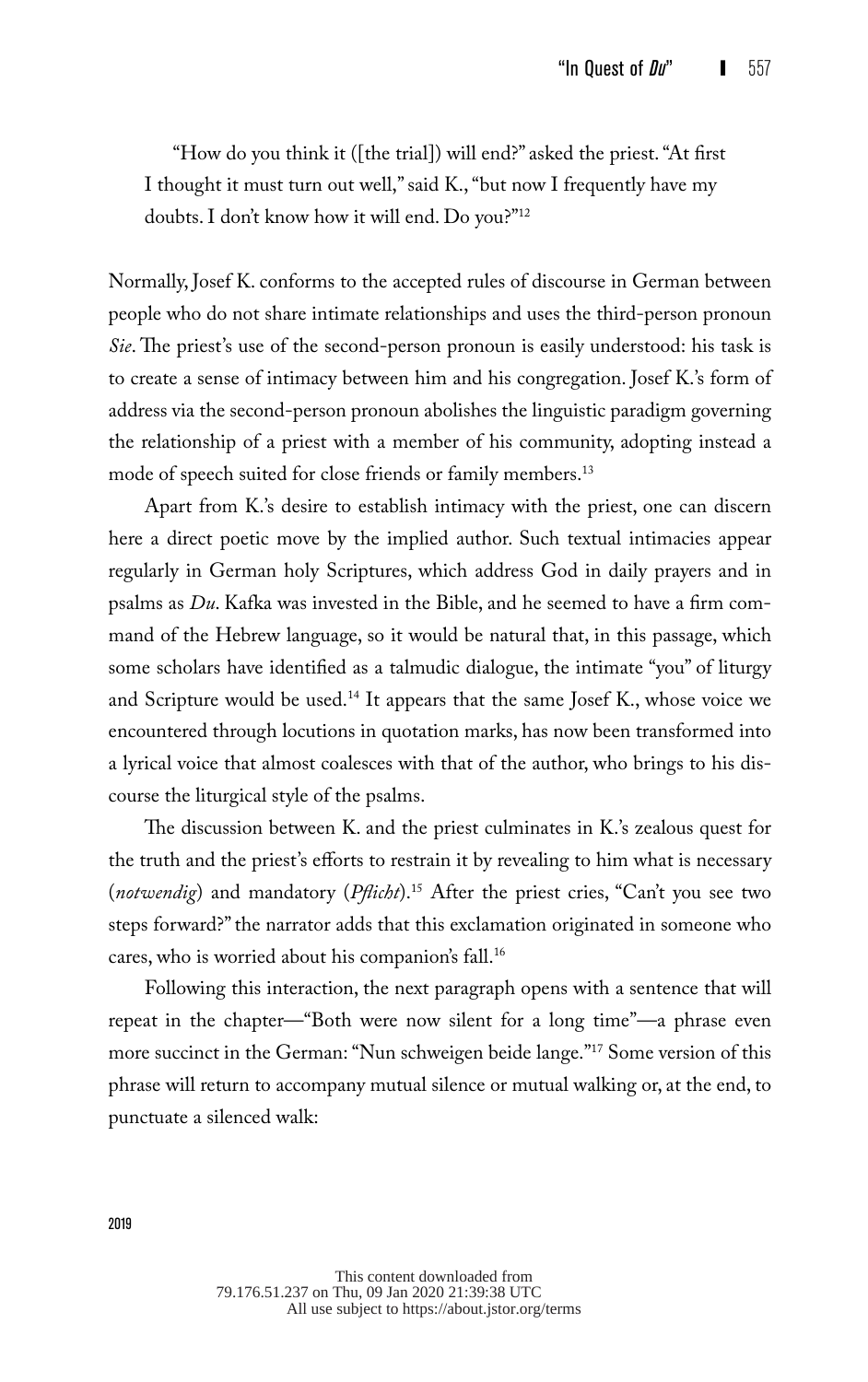*Sie gingen nebeneinander im dunkeln Seitenschiff auf und ab…* They went side by side up and down the dusky aisle...<sup>18</sup> *Sie schwiegen ein Weilchen* They were both silent for a little while <sup>19</sup> *Sie gingen eine Zeitlang schweigend weiter, K. hielt sich eng neben dem Geistlichen ohne in der Finsternis zu wissen wo er sich befand.*  They went up and down for a while in silence, K. attaching himself to the priest, ignorant in the dark of his whereabouts. 20

The first and last citations serve as a kind of anaphora, occurring at the opening of paragraphs. The silence of the narrator, who does not interrupt, shows the two men's intense attentiveness in their exegetical and almost liturgical discourse.

The end of their debate is indecisive, a draw or *teiqu*, as defined in talmudic quarrels among rabbis. K. sustains his perspective of the absolute truth, a view of extremes, of either-or; the priest, for his part, pronounces a concluding statement that has become one of the most quoted and debated sentences in the novel: "one must not accept *everything* as true, one must only accept it as necessary."21 K. views this dictum as a sad, depressing statement, representing a world defined by lies.<sup>22</sup> In doing so, he cannot succumb to what is blurry and relative. The priest lets him have the last word, while K., for his part, allows the priest to guide him out of the dark. Although it seems that K. ends his time in the cathedral in a state of denial, referring once again to the Italian colleague, he remains with the priest and admits to himself that, after this experience of softness and gentleness (*Zartgefühl*), he might as well stay.23

The cathedral serves as a caressing heterotopia where yielding to and converging in the Other is possible, a state of mind that K. eventually chooses to deny himself. The dialogue creates a tension in the plot that correlates with the idea of dialogue as such, of exchange of words; the time of the story and the time of the discourse coalesce and reveal what is actually at stake in this discussion made up of short and obscure utterances: the rare and acute moments of attentiveness that suggest succumbing to the other. This dialogue offers Josef K. the possibility of devoting himself completely to the moment when his struggle for truth, indeed his struggle for knowledge (vis-à-vis his trial), for gaining advantage, will be suspended. K.'s character is depicted in its shortcoming: it insists on knowing and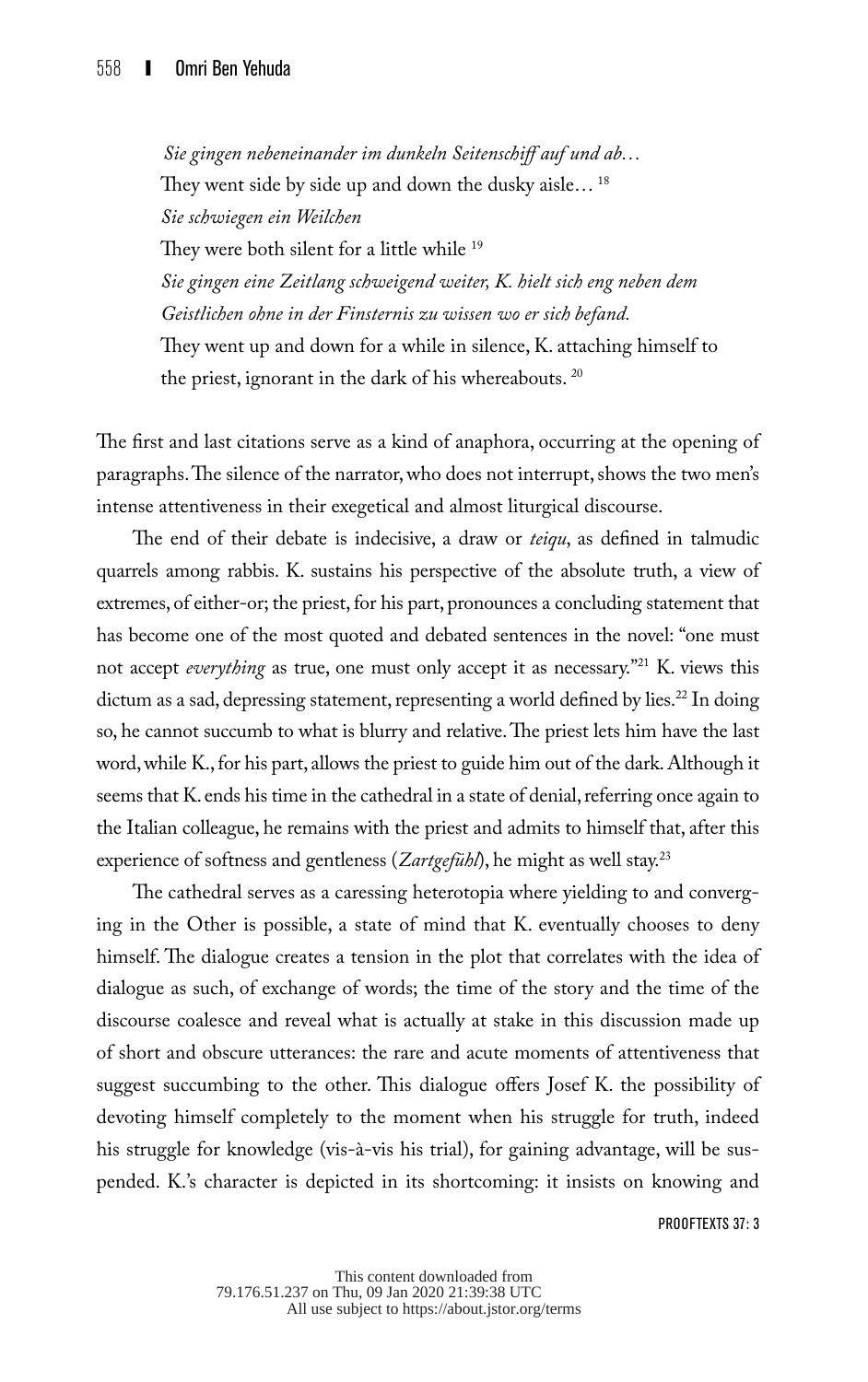simultaneously shows only the limits of knowledge. This, perhaps, is the essence of K.'s ordeal. The possibility that he will relinquish his striving for truth arises here by way of a complete immersion in dialogue and a consequential merging of the parties, but his quotidian and cautious beliefs call him back to denial (demonstrated by his insistence on meeting the Italian colleague).

This dialogue is suffused with allusions to many dialogues in the Bible, especially to the discussion between Abraham and his son Isaac before the binding of the latter. Erich Auerbach uses the Akedah to compare the two traditions anchored in Western literary culture, those of the Homeric epic and the biblical story, and praises the latter for its unusual capacity to create silence by not disclosing to the reader any points of exposition or details that are not essential to the development of a highly dramatic plot.<sup>24</sup> Here are parts of the Akedah following Martin Luther's German translation, with which Kafka was familiar and that readers of Auerbach have contemplated for over half a century:

And it came to pass, after these things, that God did tempt (*versuchte*) Abraham, and said (*sprach*) unto him, Abraham: and he said, Behold, here I am (*und er antwortete: hier bin ich*) […] and they went both of them together (*und gingen die beiden miteinander*). And Isaac spake unto Abraham his father, and said, My father: and he said, Here am I (*hier bin ich*), my son. And he said, Behold the fire and the wood: but where is the lamb for a burnt offering? And Abraham said, My son, God will provide himself a lamb for a burnt offering (*Got wird ihm ersehen ein Schaf um Brandopfer*): so they went both of them together. (Genesis 22:1–8)

Much like what transpires in the cathedral, the speech's content is only secondary to the dialogical connection itself, suffused with a mute alertness and concentration. The information we readers are given, as well as the idea behind the walking together, are unclear in both cases: the door or the way out, the purpose of the darkened journey in the cathedral, and the purpose of the walk itself, attached to the absence of the offering on the biblical Mount Moriah. The same properties of the dialogue in *The Trial* are to be found here, and one should also pay attention to Kafka's sophisticated use of the preterite tense, much like Luther used it. In both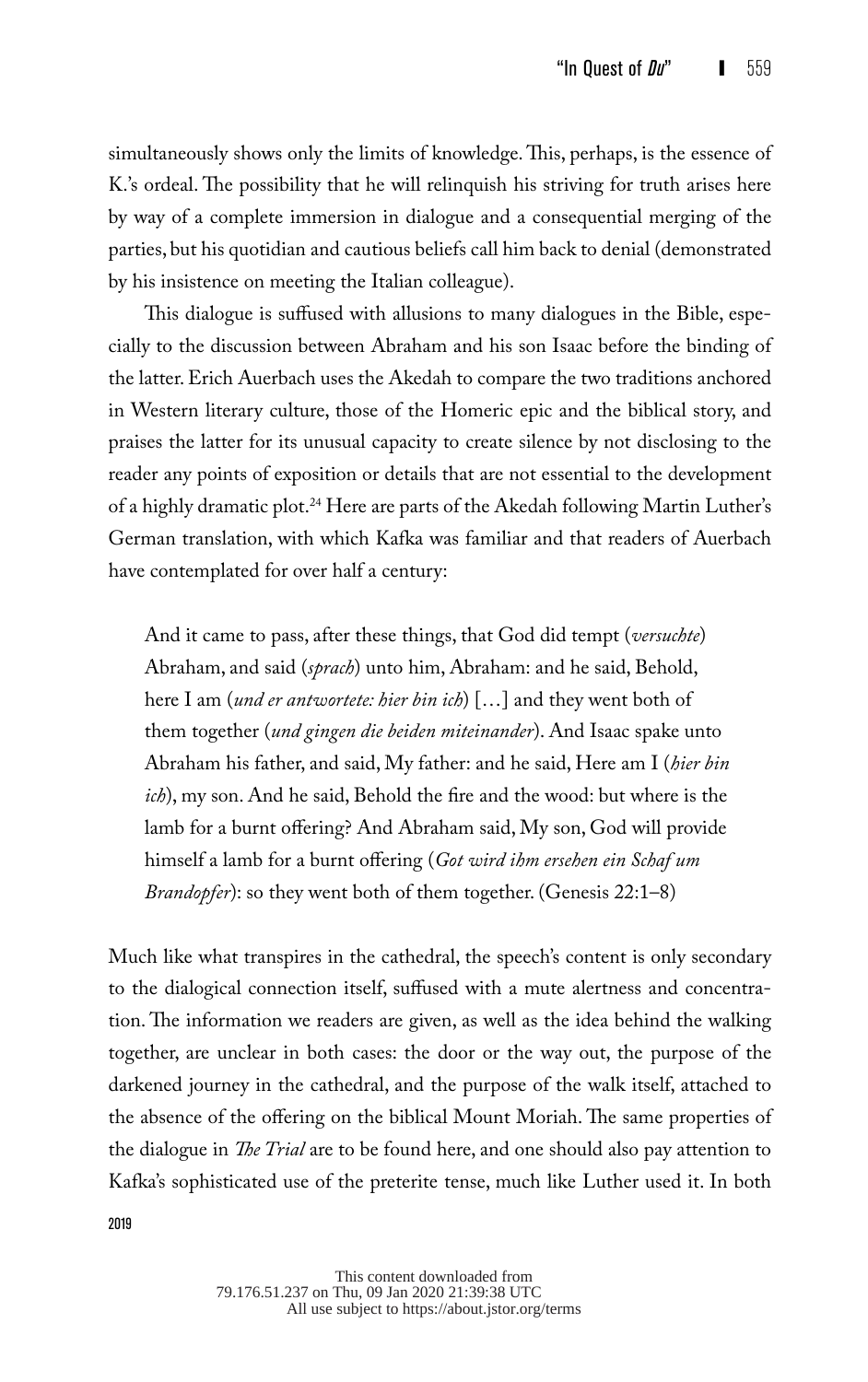cases we find a process of subjection, in both senses of the word (of being subjected to, and of becoming a subject) being made through naming (Abraham! Josef K.!). We find intimate dialogue and a lack of expository details, which are kept hidden (the trial's verdict, the death by binding), and we find a report made by the author about the joint walk. Regardless of how we choose to interpret Josef K., the cathedral scene is remarkable in its use of dialogue as a means to enable the possibility of relinquishing the trial from *The Trial*, if only for a moment.

#### THE PRONOMINAL FORM: A PERSON, A BODY

The biblical scene provides another example of a special use of the pronominal form of address. Although it, too, expresses a direct and indicative speech of presence, the characters do not utter their pronouns: there is no "you." Instead, the use of the pronominal form of address is unique and poetic: there are the deictic cries ("Abraham!" "My Father!" "My son!"). There is the recognition/identification and announcement of a willingness to serve ("here I am") which in the Hebrew consists of one word, the only word Auerbach quotes in Hebrew, *hinneini*. 25 Finally, there is the strange address, suddenly shifting to the third person—"God will provide himself a lamb for a burnt offering"—in Luther's version even closer to the Hebrew, which stresses: "God will show *him* a lamb for a burnt offering."<sup>26</sup>

The third-person address is very rare in Hebrew, and I think it reasonable to say that nowhere else in the Bible is there such an address as this one between Abraham and Isaac. By answering via the third person, Abraham is able to simultaneously answer and not answer. He discloses the drama, the secret, the fact that this walk for the purpose of an offering is highly unusual, while still not giving his interlocutor a full answer. But, even more than that, the choice of third-person address exposes the strength of the content of what should be said (what will be called *énoncé* by French thinkers such as Levinas or Michel Foucault, differentiating it from the entire situation of saying), as well as its terrible implications—so terrible that they cannot be uttered using the second person, as this would be too violent: "God will show you a lamb for a burnt offering."

Turning now to Agnon: "The Hidden Tsadiq" is a somewhat generic title, which he gave to more than one story in his vast oeuvre. The one I will consider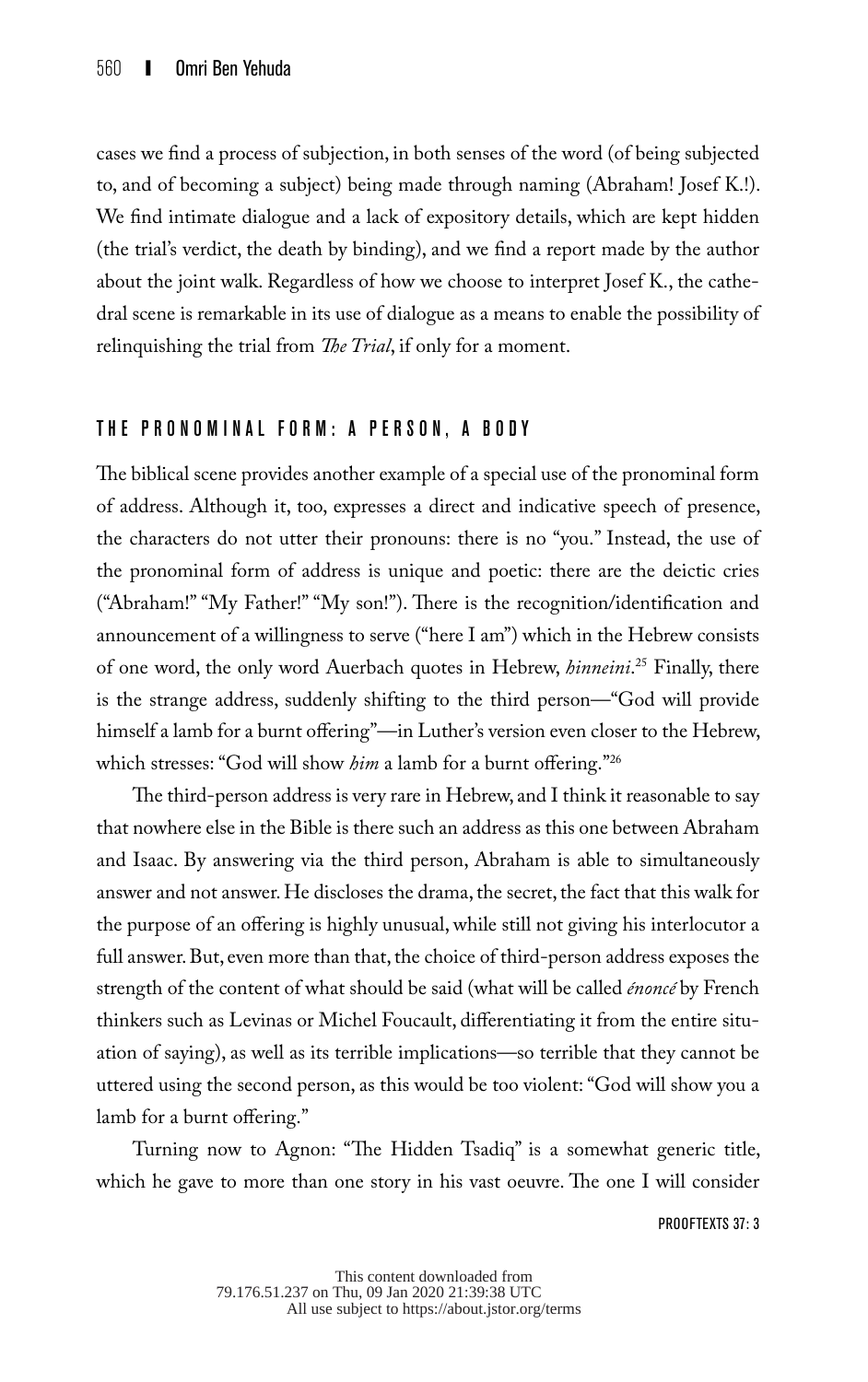here is "The Hidden Tsadiq" in his most monumental volume, *A City in Its Fullness*, published posthumously in 1973 and only recently published in English translation in a selective and annotated version.<sup>27</sup> This volume, arguably Agnon's greatest achievement, although it has met with scant attention from scholars, can be seen as a chronicle, a novel (if indeed the "city" of its title, Buczacz, should be interpreted as its protagonist), or simply an anthology of stories devoted to the city where Agnon was born in Galicia, whose Jewish community was exterminated in World War II. The literary convention Agnon uses in this particular story relates to a Hasidic legend (based on talmudic sources) that proclaims a belief that there are thirty-six righteous ones in the world, who exist only through their (concealed) lives; the world, in fact, exists only because there are thirty-six of them living at any given time. Their hidden identity as righteous guarantors of the world's existence relates to their everyday professions, normally involving laborious work (in our case, a heater repairman), and their mission is brought to an end after their identity is exposed, at which point they die (resulting in the births of new hidden *tsadiqim*).

Our story has two protagonists: the great rabbi who represents Torah (law) and truth, and who discovers the concealed identity of the particular tsaddiq, who represents grace. After political ordeals in his hometown, the rabbi goes to live at his relative's apartment in the city of Buczacz, where he meets the building's heater repairman and notices his peculiar movements, which remind him of the Tannaim and the Amoraim. He also notices another trait of this special workman, who never utters a word in the sacred language before preparing (the Hebrew word is *matqin*, which also means "repairing") his tongue first with Aramaic, a language which rests "between the sacred tongue and the profane."28

After the rabbi bares his forehead due to a headache, the tsadiq starts laughing, and thus their dialogue commences. Like the dialogues in Genesis and in Kafka, this exchange is based on phrases, with almost no intervention on the narrator's part; a rhythm of small, intense utterances is created in a way that reveals very little, because we, the readers—much like the characters themselves—are eager for information that can eventually be delivered only by the other (intrinsically other also to the reader, unlike the omnipotent narrator). Here we also find a special usage of the pronominal form of address, as the rabbi interrogates the tsadiq about his laughter using the second person, and the latter replies in the third person: "I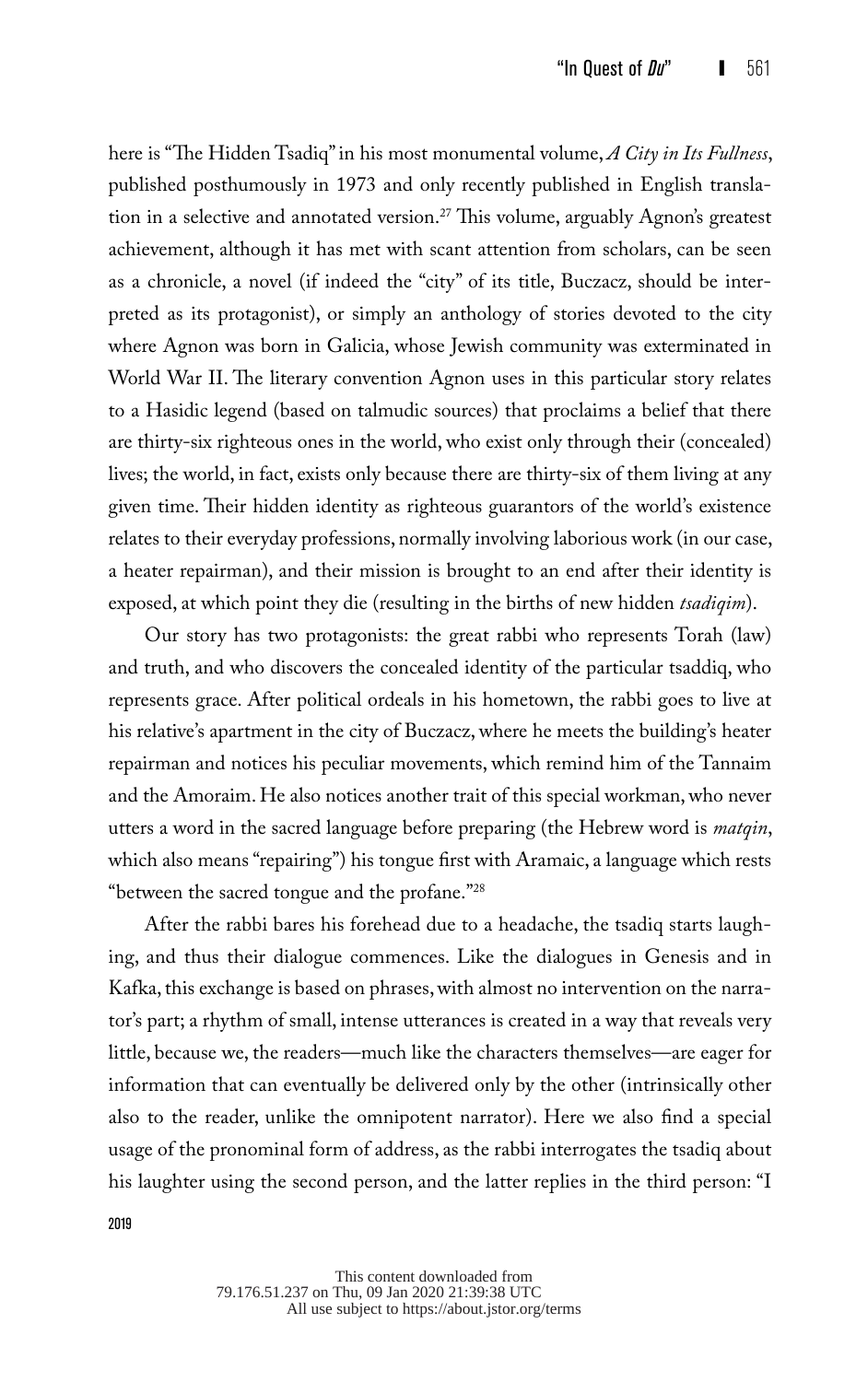saw in *his* forehead that he practices well the mitzvah of Tefilin."29 After that, the rabbi himself uses the second person but in the plural (as the Latin *Vos* or what used to be the English "You"): "I do not see but You do […] I have already realized who You are."30 This form of address is so rare in Hebrew that I dare to argue that it exists primarily in the genre of Hasidic tales and perhaps only in stories of *tsadiqim*. 31 Like Hegelian master-slave dialectics, the rabbi discloses his shortsightedness but also ends by admitting that he knows and recognizes something.<sup>32</sup> In this power relation, it is unclear who occupies the vantage point of seeing and knowing.

The biblical text presents an interesting oscillation between God's speech to Moses and the people of Israel, in second-person plural, in the first chapter of the book of Deuteronomy, in the very famous phrase "You have seen," itself based on Exodus 19:4. But this form is rather common in situations where God or his representative addresses his flock. In Agnon, by contrast, the plural form is used not to address the general people, but to speak intimately to a single person. A reasonable explanation would be that this Hebrew usage imitates European forms of distinction between *vous* and *tu* that are normally used as forms of politeness, and to distinguish between the public and the private. But, in our story, it possesses an inherent function bound up with the plot, because this dialogue deals with the process of uncovering. The use of the plural form of address means that each and every utterance is in fact comprised of two speeches: one addressed to the exposed persona of the addressee (the repairman) and another to his hidden identity (the tsadiq).

Like the dialogue in the cathedral, here, too, the speech continually points toward a reality that is multilayered, one made up of text and subtext. The outcome of the minimalist prose used to effect the story's mise-en-scène, as in Genesis and *The Trial*, the speech addresses both the revealed and the concealed and implies subtexts, which, on another and deeper layer, refer to death, the outcome of all three dialogues.<sup>33</sup>

After the moment of recognition, the rabbi decides to accompany the tsadiq and compels him to make another confession, the lethal effects of which he is unaware. The dialogue continues according to the characteristics I have outlined, and here the narrator enters: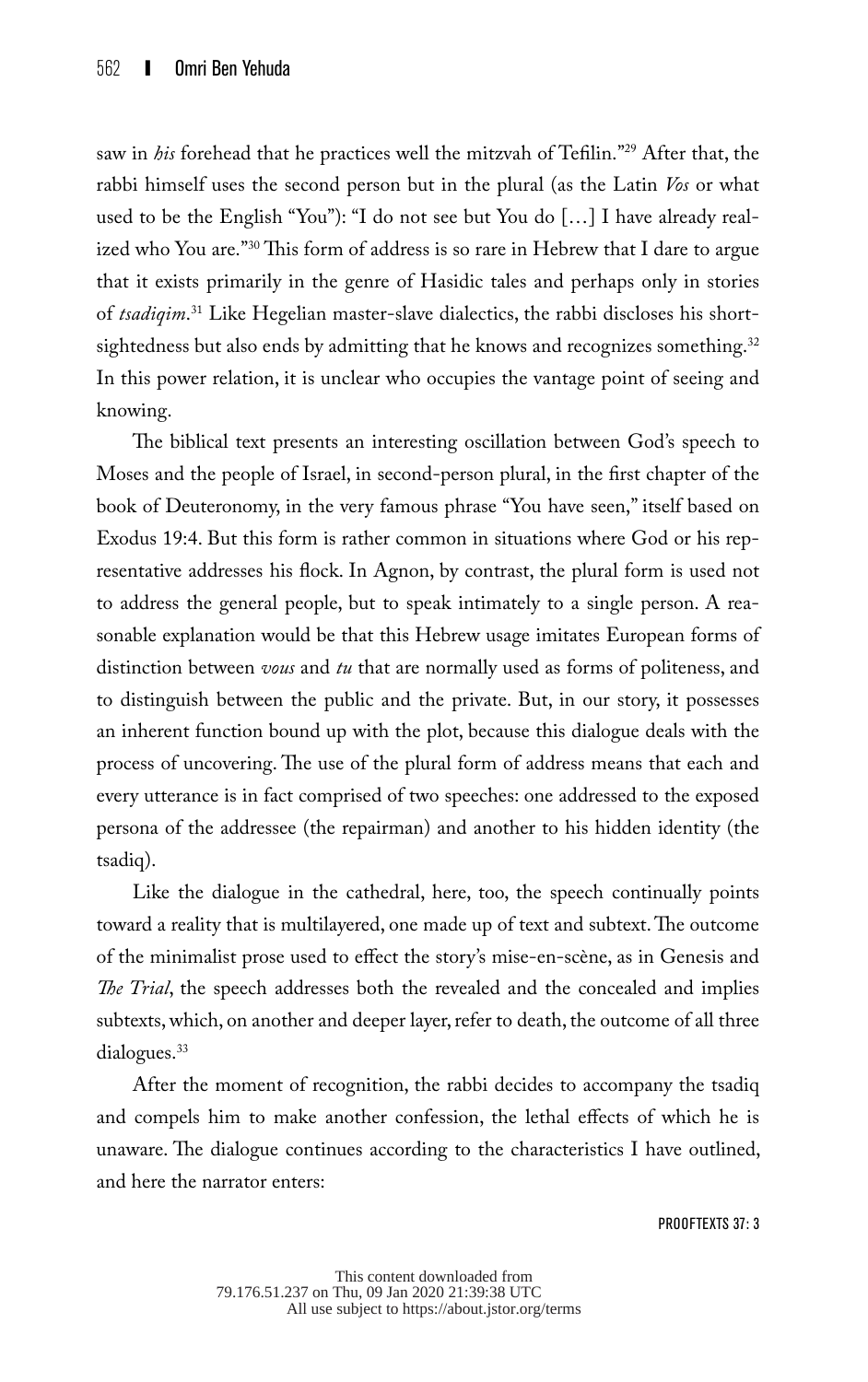They walked together as one and did not say a thing. This one because of the end of the verse which starts with "The heaven, even the heavens, are the Lord's"; and this one because of the beginning of the verse which ends with "but the earth hath he given to the children of men"[…] They walked together and kept silence.<sup>34</sup>

The narrator appears only to create silence and co-presence within the work. He does so via a manifestation of speech that exists only in the minds of the characters, who complete the same verse of Psalm 115:16: "The heaven, even the heavens, are the Lord's; but the earth hath he given to the children of men" (KJV). The intent of the verse is God's glorification for giving the earth to humans, but another layer of interpretation yields the reading that God's revelation is restricted. This is evident in the chiastic divide of the biblical syntax, which the story re-creates in each of the interlocutors, who only *think* of the verse's other half but keep it muted. The muted dialogue, which consists of the broken verse, creates the possibility of completion and division at the same time. This movement is heading toward absolute otherness, what Jacques Derrida tried to unravel in his study of the binding of Isaac. The descriptive speech of the verse from Psalms becomes a performative (and muted) utterance by taking the chiastic form and turning it to a genuine second—that is, doubled—form of address; it turns the verse into a dialogue between its own parts.

Only this form of a dialogue between two people, using the second person, which in Hebrew grammar is referred to as a body (*guf sheni*, literally "second body" form of address), enables reconciliation and an irreconcilable gap at the same time. Like intensive and attentive dialogues in our daily lives, which we share with a person (and a body), we never really know to what extent we really reach out to one another, what we share and know with and about the other. Here, only the narrator tells us that the two share the very same verse, but they do so separately.

Their dialogue continues as they reach the hidden tsadiq's home, which also appears to be concealed:

And he said to the craftsman, "Tell me, through what merit do you possess this radiance?" The craftsman sighed deeply and said: "eikhdain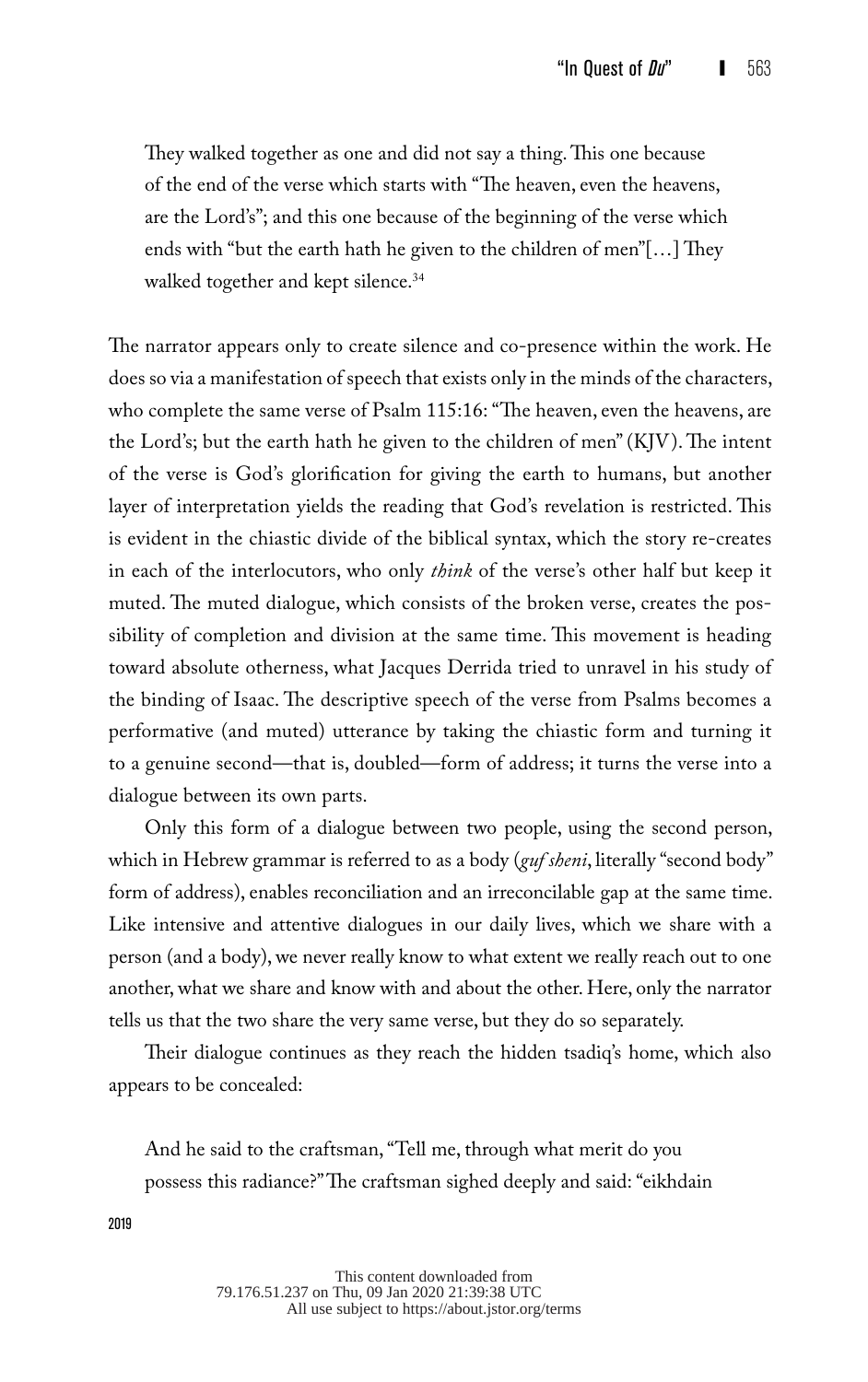itb'lish hai gavra itgalin matmorohi,<sup>35</sup> as that man is exposed, his secrets are uncovered[…]"

The great rabbi repeated: "I will not let You go, until You tell me how You merited such radiance."

The craftsman lowered his eyes and answered him: "If I have any merit, it is because I make heaters." The great rabbi cried in wonder, "Because he makes heaters?" Said he, "Because I repair old heaters." The rabbi repeated and asked, "And for that alone?" The craftsman added, "And because I build new heaters." Said the rabbi: "But there are many others who make heaters, and were not granted what You were granted."

Said he, "It is on account of the fact that every heater I make, I do with effort that it will be done properly, so it will bring warmth to the people and they will not be displeased from creation."36

Here again: the anaphora of the silenced walk, the careful attentiveness between the interlocutors that is effected by the peculiar use of forms of address, and the small role played by the narrator. Again, the second-person plural form is used only by the rabbi, apparently because of the double persona of the tsadiq. And, again, one can sense that the hidden, insinuated subtext concerns an approaching death—the binding of Isaac, the execution of Josef K.—and here the death of the tsadiq whose anonymity has been shattered. Such dialogical moments are themselves part of a process of identification, in which one party almost coerces the other to identify himself. Here in "The Hidden Tsadiq," the speech act of revealing and identifying is an especially long and complex interpellation of someone whose righteousness and virtue are part and parcel of his anonymity.<sup>37</sup> In "Tehillah," one of Agnon's most celebrated stories, when the narrator discovers who Tehillah really is, she then knows that her death has been timed, which clearly suggests that she is one of the thirty-six *tsadiqim*. 38 The fatal utterance of interpellation—*Hinneini*, "Josef K."—is made here via a sentence that occurs in Aramaic, a tempered language between the sacred and the profane.

Traditionally, Aramaic is referred to as *lashon targum*—that is, a tongue of translation—because it is not as sacred as Hebrew but also not as profane as other languages. Here, it literally becomes a translation of two allegedly different verses from the Bible, that were composed in Hebrew. This is a rather strange maneuver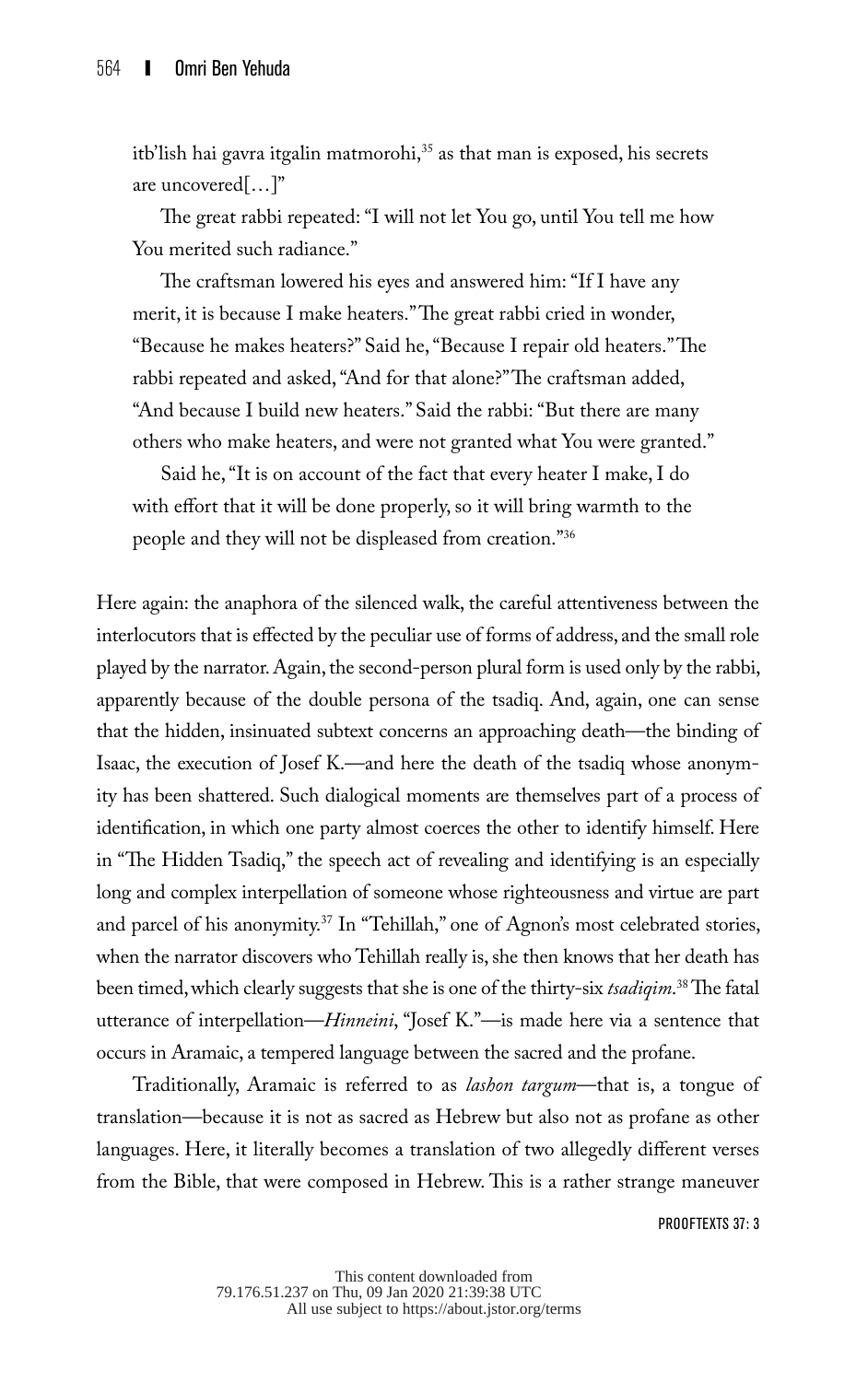because the story is written in Hebrew; the translation is given without any indication by the narrator, who does not mention that this crucial utterance is almost identical to the Aramaic translation of the first verse in the book of Obadiah (and might also be a variation on the Aramaic translation of Job 30:18).

The tsadiq is mildly paraphrasing a well-known gemara, b. Baba Qamma 3b, which also deals to some extent with a person who is able to inquire and with the theme of revealing and, unlike Agnon, explicitly relates to the Aramaic as a secondary translation. Even within the rather flexible rabbinic rhetoric, such carelessness is questionable. The fatal utterance is an important feature of Agnon's oeuvre, which I have explored in depth elsewhere.<sup>39</sup>

Without exploring in depth the aforementioned verses of Obadiah and Job, it is clear that what the tsadiq actually says in this sentence has a tautological meaning: as the man is being exposed, so are his secrets. This, in my understanding, means that he negates the possibility of identification. Instead, he only hints at his identity, which is itself based on non-identity; that is, his anonymity.<sup>40</sup> The tsadiq implies that identity as such has fatal implications and, when completed, as in the process of naming, can bring death. Rather than naming or giving full definition, the story focuses many times on the peculiar and virtuous bodily gestures of the tsadiq's labor, and it also ends by saying that his righteousness was granted to him because everything he made was done properly.<sup>41</sup> The story negates the importance of normative identity markers in favor of deeds, which constitute a person's virtues, while the process of yielding to identification brings death. Identity as such seems impossible: there is only the sum of one's work in the world, and the story suggests a reversal by which identification is the process of ending one's identity and approaching an end, whereas anonymity enables life, continuation, and hence identity. Identity is thus bound to anonymity, surprising as it might seem. But, if we recall K.'s flashback to his childhood after he is named by the priest, identity seems the result of not knowing, of an Other whom we approach without prejudice. $42$ 

### THE SECOND, THE DOUBLE, THE PLURAL: COMMUNITY AND ALIENATION

Before turning to a significant usage of the second-person pronoun in Hebrew liturgy, it is important to mention how deep the interest in Hasidism ran for Kafka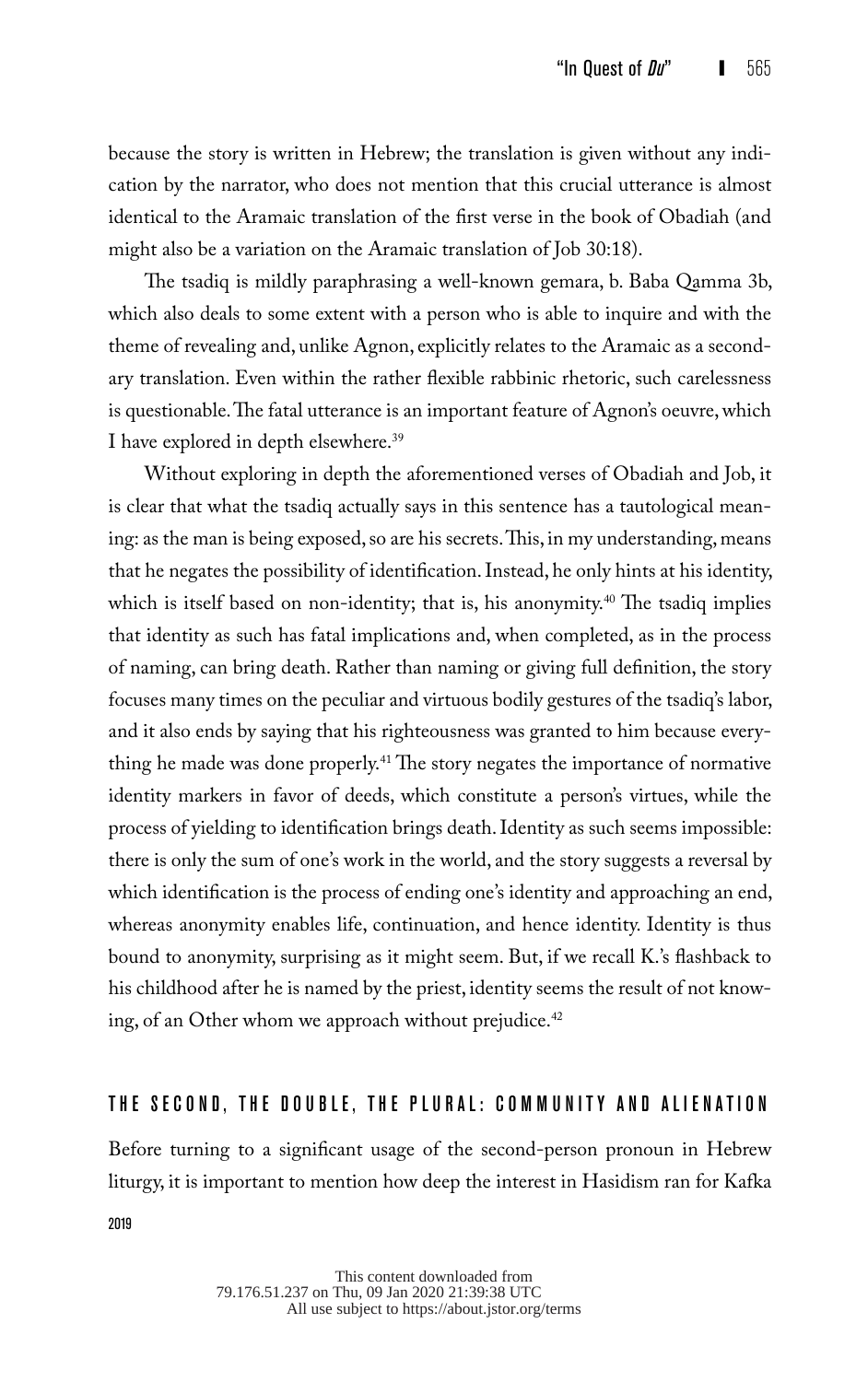and his Prague circle of intellectuals: it was a key part of their involvement with questions of alienation in modern society, the role of Judaism in their Western context, and their general view of the limits of enlightenment and rationalism.<sup>43</sup> The reading suggested here of *The Trial*, especially the scene in the cathedral, sheds light on Kafka's immersion in the space between alienation and attachment, something which occurs very powerfully in Hasidic stories and in "The Hidden Tsadiq."

In Hebrew liturgy, the plural form "You" is very rare; if it occurs at all, it is used only by God in reference to his followers; the deity is customarily addressed in the singular "you." Yosef Heinemann has shown that even use of the plural form by the *sha'ts* (the cantor or prayer leader) to address his congregation was unacceptable, because it suggests that the speaker is exempting himself from the public.<sup>44</sup> Heinemann mentions only one prayer that uses that form, the prayer of *taʿaniyot*  (fasting), and for some reason he does not mention one of the most frequent prayers in the Jewish calendar, the Kaddish (the Jewish requiem), one of the few prayers that Jews voice in Aramaic.

The Kaddish is based on a very interesting form of address, communicated from the people to God not via the second-person pronoun but, as in Genesis ("God will show him a lamb"), using the third-person pronoun: "May his great name be exalted and sanctified in the world which he created according to his will." This uncanny address (instead of "May your great name…") suggests a descriptive speech that is one-sided; having no addressee, it involves no dialogue. Yet, in the middle of the prayer, the pronoun or person (or body) changes to the second form of address, in the plural: "during your lifetime and during your days" (*behayyeikhon uvyomeikhon*). Here, the addressee, or the referent, is the audience. This change, I suggest, turns the first descriptive prayer of Kaddish into a performative speech act for the community, whose function as the addressee enables a dialogue between the speaker (the cantor) and his community, not with God but *about* God. The Kaddish, so it seems, is not a prayer but more like a concealed script of exchange between two parties who share a testimony about a third party (God) and his inaccessibility. This is why Aramaic, a language of in-between, of concealment (that, according to tradition, even the angels do not understand), is being used here, for this prayer about the *name* of God is about that which is "above and beyond all the blessings, hymns, praises and consultations that are uttered in the world." This discourse of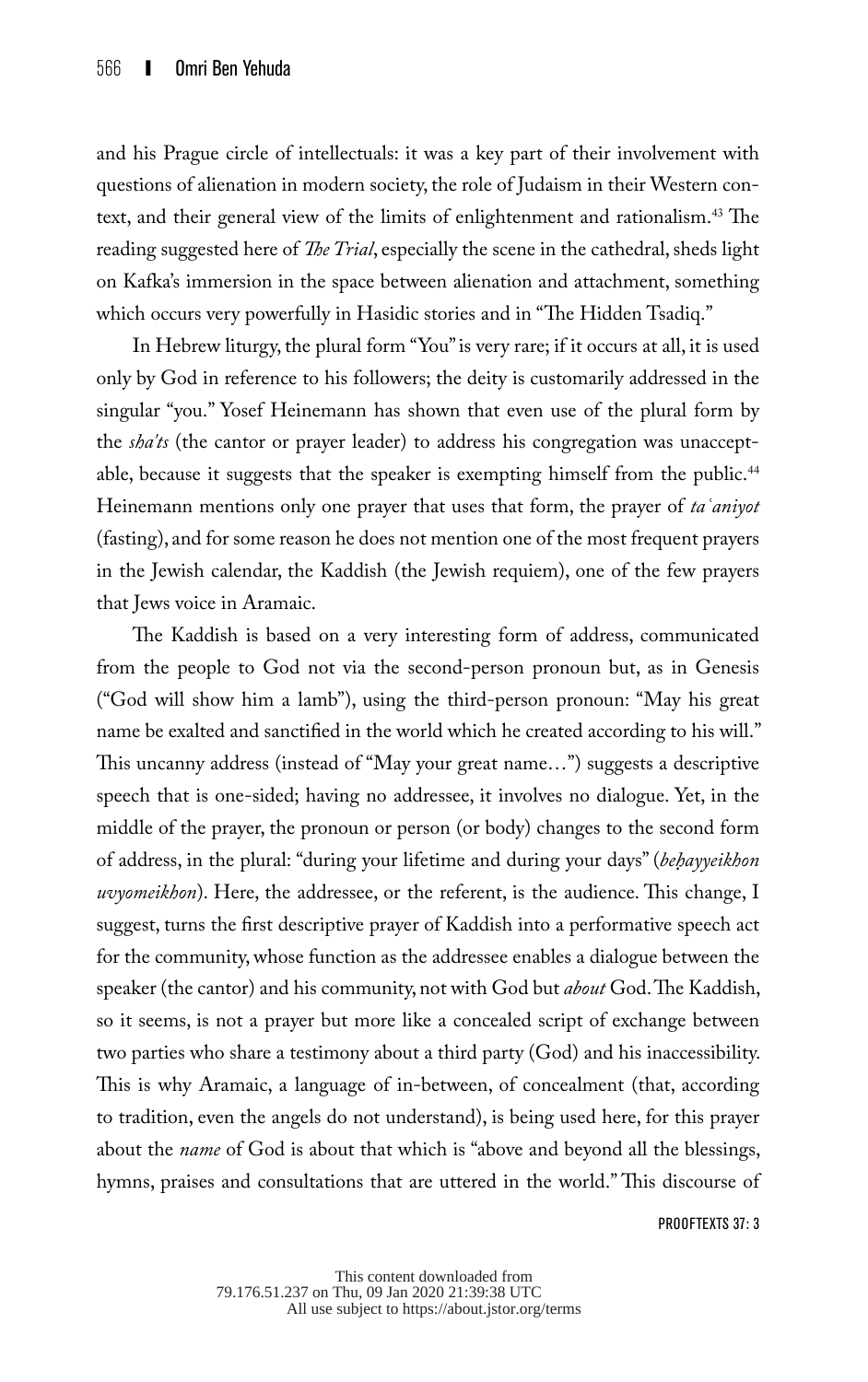insinuations—using an indirect approach to speech and prayer—makes us aware of this liturgy's nature: it is not a direct prayer to God but a referential talk *about* prayer, as if from the outside.

In all the passages we have seen, the movement runs from the common to the uncommon form of address, which is what creates a special alertness in all those dialogues in Jewish literature, regardless of which particular move was made (between the second-person pronoun and the third, or between the singular form and the plural). Émile Benveniste has discussed at length the question of pronominal forms of address, which have no lexical definition—How can we define "I"? Or "you" but at the same time always refer to what is most particular, the specific interlocutor. In his words: "How could the same term refer indifferently to any individual whatsoever and still at the same time identify him in his individuality?"45 This, I believe, is what makes dialogue between two people (again, the second body) so loaded, essentially connected with a move toward the other and so generally intense. Such are the moments of devotion between a parent and child, as in Genesis (between God the father and Abraham, and between Abraham and Isaac), or in any discourse of love and care between two persons. Benveniste stresses that the change in the form of address is what ensures the presence of the I and the You; or, in accordance with Hebrew grammar, engenders their irreconcilable bodily presence.<sup>46</sup>

The ability of literature to reflect, via the use of the third-person pronoun and dialogue, formed a dialogical philosophy among mainly German-Jewish thinkers at the beginning of the twentieth century. Shmuel Hugo Bergman, himself a member of the aforementioned Prague circle, lucidly delineated this strand of thought, which began in Søren Kierkegaard's understanding of the Akedah, of which Kafka was well aware. As Kierkegaard contends, Abraham's belief is something that cannot be mediated and therefore cannot find expression in descriptive speech.<sup>47</sup>

Some of those thinkers, like Ferdinand Ebner and Eugen Rosenstock-Huessy, opposed German Idealism for its use of utterances such as "The I exists" or Descartes's famous *Cogito ergo sum*, for, as we saw in Benveniste, the I and You can never be generalized.<sup>48</sup> In liturgical speech, the phrase by which I confirm myself cannot be the initial utterance but is always a response to a previous naming that had been achieved by calling my name.<sup>49</sup> This position is also what informs Franz Rosenzweig's understanding of the name as the thing by which continuity is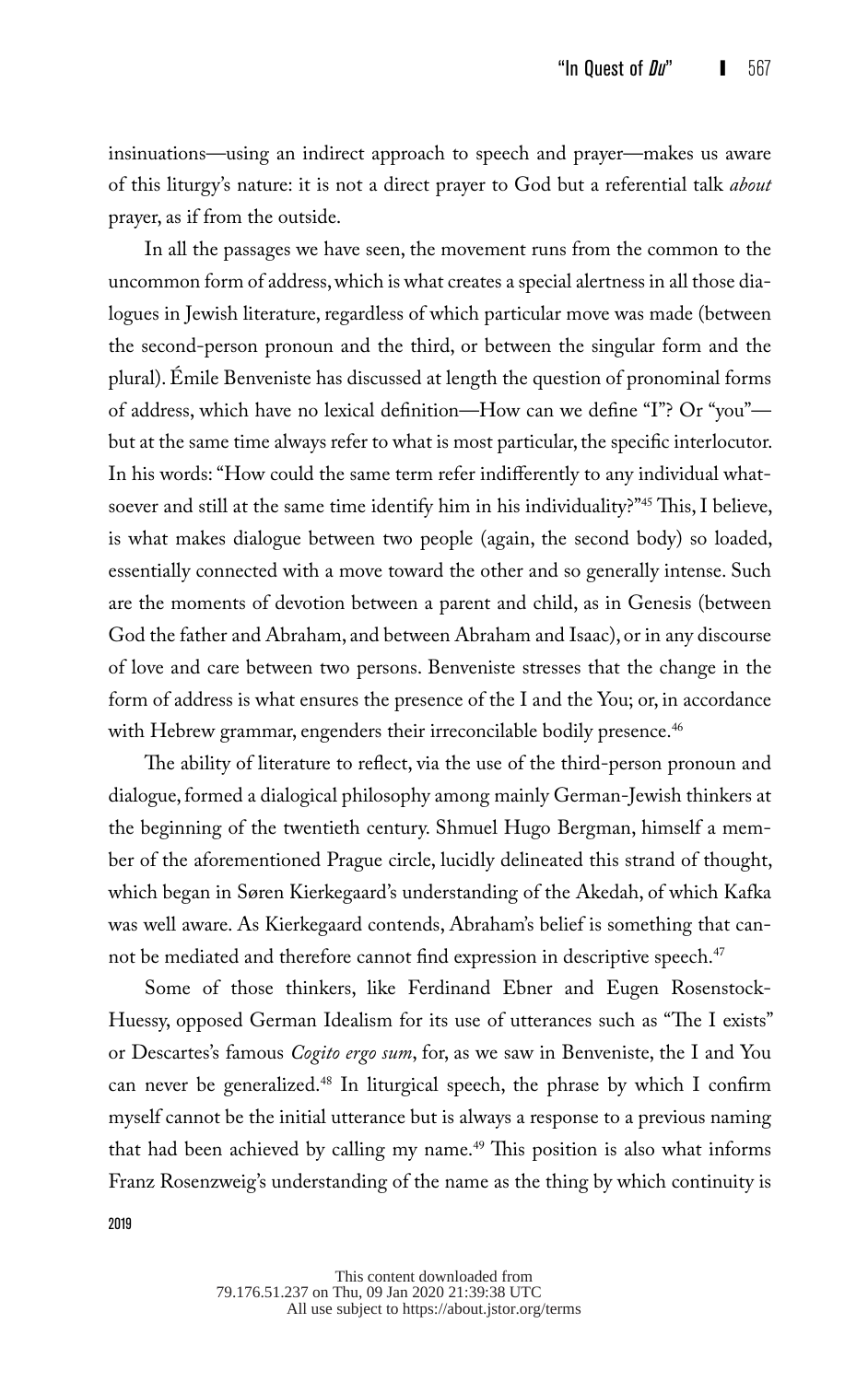promised, the assurance that yesterday will become today and today become tomorrow; here, too, there is no need to articulate some hidden presence as philosophers try to  $do.^{50}$ 

Rosenstock-Huessy understood literary-biblical form not as merely decorative but as an essential outcome of the ritual situation: the second half of a given verse comes as an answer from the community to the first half, which had been proclaimed solely by the cantor.<sup>51</sup> This divide is almost identical to Agnon's variation on the psalm's chiastic verse in "The Hidden Tsadiq," and both hint that the paradigm of dialogue stands behind this literary structure. Thus, more than just interpellation, descriptive verse turns here into a performative dialogue.

## THE SPEECH OF RELATION AND THE SECRET

The last dialogical thinker Bergman discusses is Martin Buber, who regarded famous utterances in the Bible as the epitome of strong dialogical moments: the encounter between Jephthah and his daughter, for example, or David's address to Jonathan in his lament on the latter's death. All are forms of address that Buber defines as "exclusive." He expands the tension between the relation *Ich-Es* (I-It), which initiates and delimits the world of knowledge and experience (*Erfahrung*), and the relation *Ich-Du* (I-You), which initiates the world of relationship (*Beziehung*), which is always in relation and hence "exceptional."<sup>52</sup> In all the examples I have brought here—in Genesis, Kafka, and Agnon, in moments of submission to relational contexts by way of uncovering the concealed (which only maintains their concealment)—there is no knowledge or information about the world, nor are there philosophically descriptive or constative statements about truth or falsehood. There is only the discovery of someone in relation to someone else, hence these moments demand that the subject devote himself to a complete immersion in attachment and relinquish his striving for knowledge. Joseph K.'s perpetual struggle does not allow him this kind of renunciation because of his insistence on an absolute division between truth and falsehood and his constant belief that the situation he is in should be different (specifically, that the meeting with the Italian colleague should have happened as planned). Granted, K. does not yield easily to dialogue, but the moment of attentiveness nonetheless occurs in the exceptional dialogue with the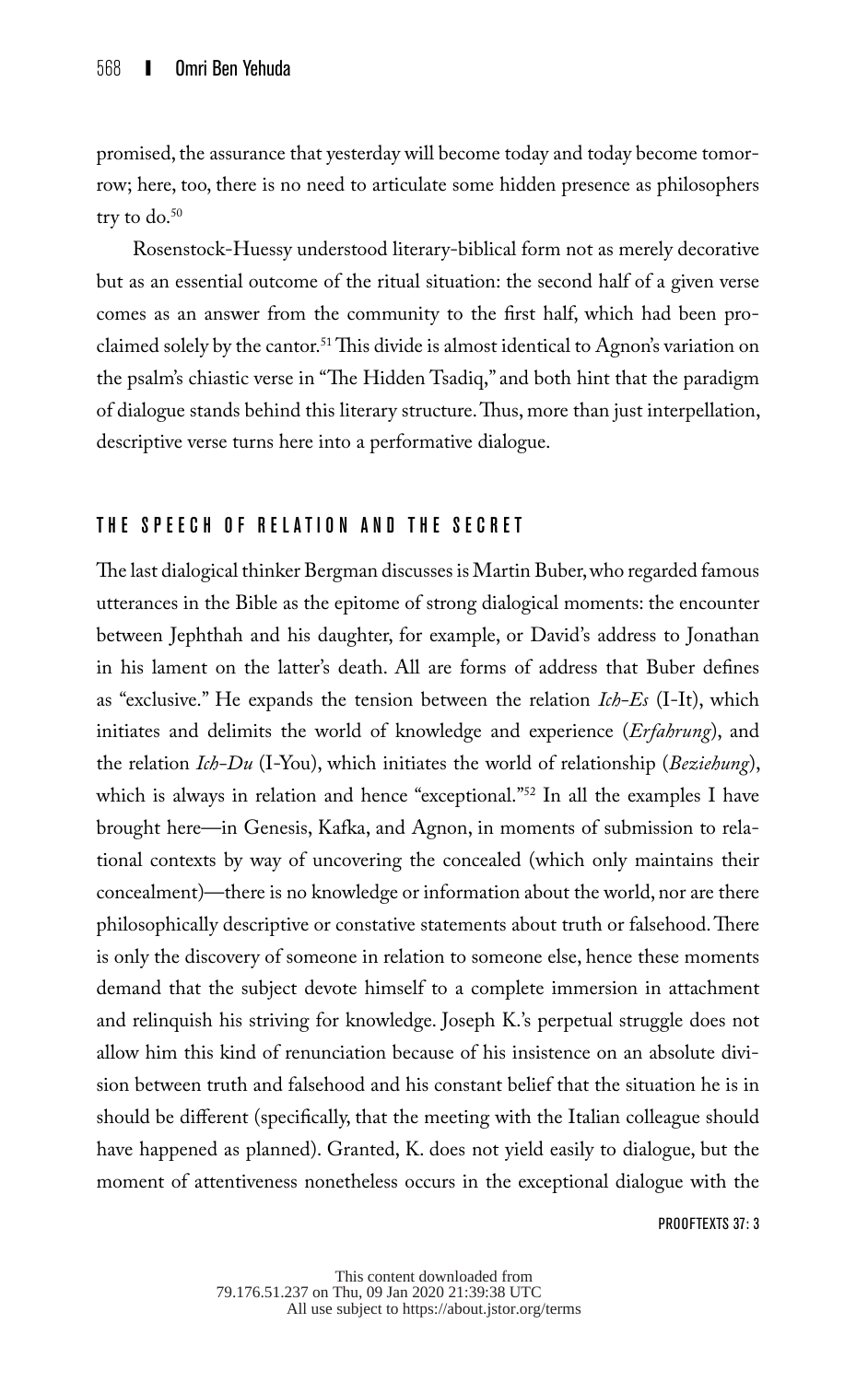priest in the cathedral. All these dialogues show the limit of reason and its dependence on abstractions (which we then might possess as knowledge), because ultimately the other always remains concealed in the surface of his body (*guf*), whereby his enigma is maintained (and, in fact, Hebrew grammar refers to the third person with the same word used for *tsadiqim*: *nistar*, "hidden").

In his explorations of speech acts, Derrida, like Buber, opposes the categorical imperative and contends that even the feeling of love is never to be found as a feeling, but only in the temporal relation established when the phrase "Je t'aime" is uttered.53 In *The Gift of Death*, Derrida explores the Akedah, and this essay is another endeavor on his part to understand speech acts in literature.<sup>54</sup> Derrida's challenging essay is a defense of the secret and the enigmatic in Western society, mounted via the deconstruction of silence (which seems more necessary than ever today, in our exhibitionistic era of social networking). In unraveling silence in literature, Derrida continues within a long tradition in literary criticism, which we encountered in the work of Auerbach, on the origin and heritage of the biblical story that avoids providing us with information.

Derrida contends with Kierkegaard's knight of faith, whose trial consists of keeping silent in the face of a non-ethical divine command, of obeying it without mediation with the outside. Like the hidden tsadiq, Joseph K., Tehillah, and also Menashe Haim, the protagonist of Agnon's famous story *And the Crooked Shall Be Made Straight,* the knight of faith attests to his own limits, to an inherent anonymity that enables identity as a continual process that never reaches completion. Yet Derrida doubles Abraham's secret by adding that Abraham has to maintain silence not because he shares God's secret but because he does not.55 Only *because* the secret stays a secret must he adhere to it.

The speech act that becomes the leitmotif in *The Gift of Death* is the asking of forgiveness; indeed, it seems that "sorry" is perhaps the most performative utterance there is, because it contains no referential content but is almost a reflex, a spasm. In his reading of Kierkegaard's Abraham, Derrida proclaims that forgiveness is an aporia, because it is always about that which is unforgivable and hence impossible.<sup>56</sup>

By engaging with the forgiveness offered by God after the great biblical flood, the performative statement of the rainbow leaves us with the secret, because the question arises: can God ask for forgiveness—that is, ask it from himself? If so,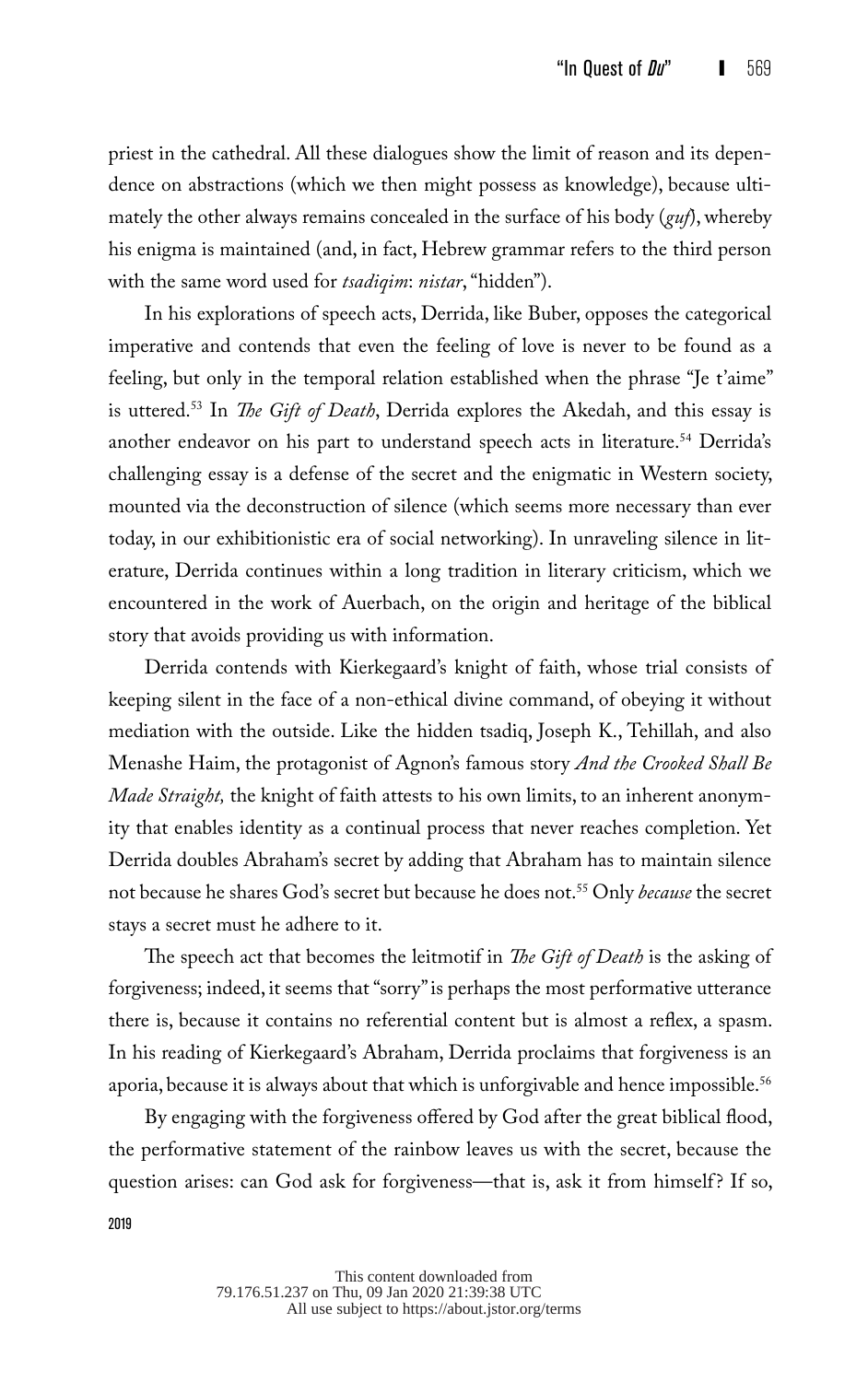can we ask forgiveness from ourselves, or is it even possible to ask it *not* from ourselves?57 Such an opaque utterance, understood as part of a dialogue with ourselves, highlights the great enigma of speech acts that are based on relationship (*Beziehung*), which cannot claim knowledge, reference, or even experience (*Erfahrung*). The same mystery inheres in Abraham's odd answer, "God will show him a lamb for a burnt offering," which culminates, according to Derrida, in literature's refusal to answer, beyond and above human discourse, without adhering to truth or falsehood.58

In the service of his argument, Derrida uses the famous letter Kafka wrote to his father in 1919 (published in 1952), which becomes a dialogue toward its end, as the father, in the voice of the son (the author), answers the latter's accusations, castigating the son as a parasite even for his writing of this very letter. For Derrida, this is an example of how, by way of internal dialogue, Kafka refers to literature, because the torrent of blame that ends the letter in fact mounts an accusation against literature's ability to create interlocutors whose existence is doubtful.<sup>59</sup> Which voice captures Hermann Kafka, if there is one: the one in the letter or the one outside of it?

Indeed, there are many examples of Kafka's unique use of dialogue, as well as his vibrant engagement with the Akedah (primarily seen in his letter to Robert Klopstock).<sup>60</sup> One of Kafka's earliest commentators, Werner Kraft, whose interpretation was valued by Walter Benjamin,<sup>61</sup> meticulously summarized Kafka's prose as a rhythmic exchange of word and answer (*Wort und Antwort*), question and explanation, doubt and conciseness, so that this traditional textual exchange will never arrive to conclusion or a claim ("ohne daß allerdings in diesem Kreislauf ein Abschluß realisierbar wäre").<sup>62</sup> Kraft's reading is pertinent to all the exchanges of discourse brought up here, for it understands this exchange not as a vehicle or a means but as the prime occurrence itself.

Rosenzweig's reading of Song of Songs, which highlights the relation between the literal-secular and the allegorical-religious interpretations of the biblical text, offers an outstanding illustration of this exchange of words. For him, there is no division between the two precisely because the I and Thou of humans is the same I and Thou that exists between humans and their deity; because Song of Songs is immanent (erotic and humane), it is also transcendental.<sup>63</sup> This view is also relevant to Rosenzweig's engagement with translating the lyrics of the acclaimed medieval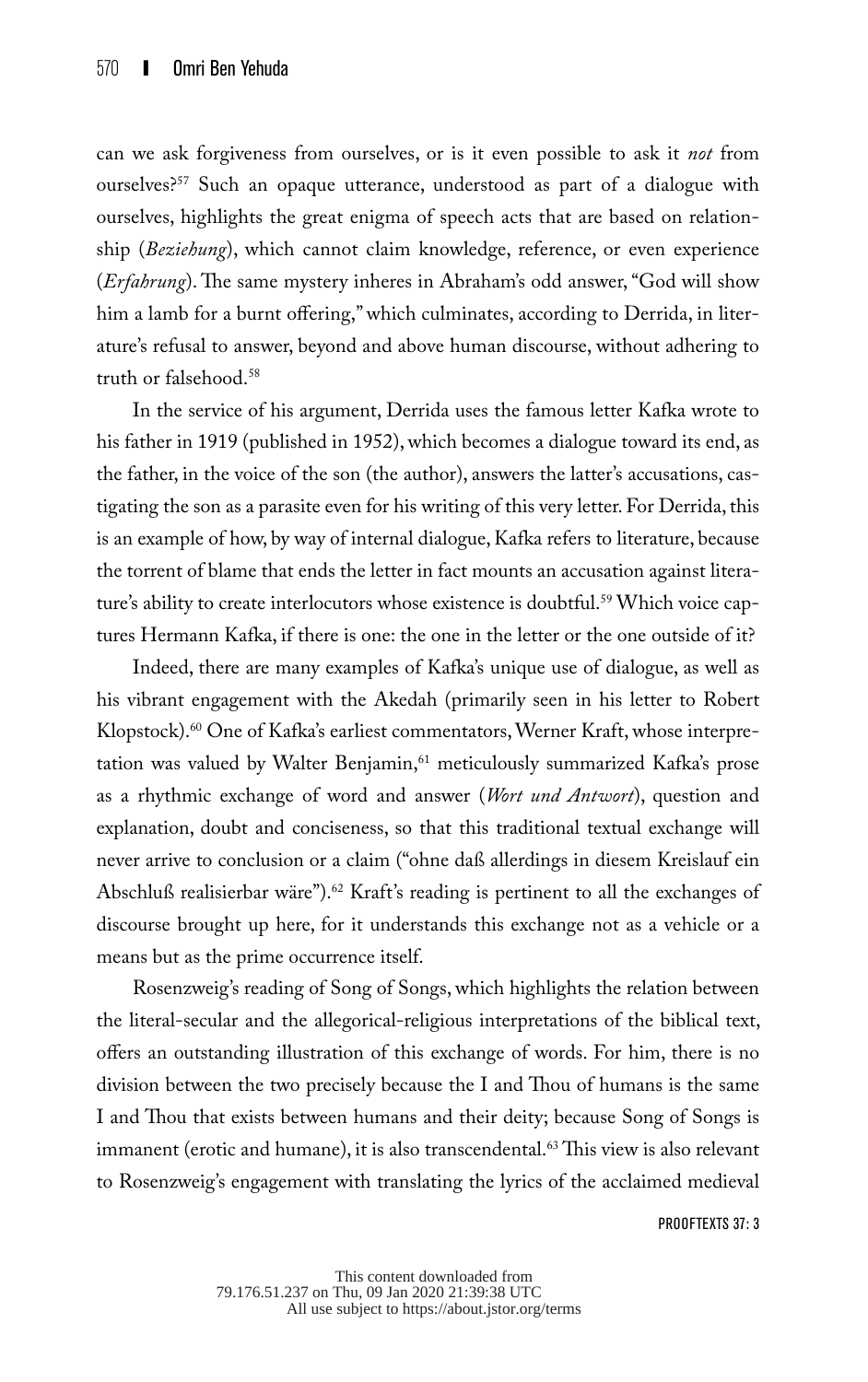Hebrew poet Judah Halevi, which emphasizes these features of the sacred tongue, of the natural rhythms in its use of pronouns and syntactic structure.<sup>64</sup>

Kafka expanded dialogue using the second-person form of address in many texts in which, as in *Letter to His Father*, the two interlocutors occur within the same person. Not only does a lengthy fragment from *The Zürau Aphorisms* contain a particularly long dialogue, but the two voices in it also talk about precisely the possibility of hearing voices and countervoices (*Gegenstimme*) within the self.65 No doubt this exerted an influence on his interesting manner of using pronominal speech. It is also important to mention the way he insisted on the neutral form (*es*, "it") instead of the masculine form (*ihn*, "him") when, in *The Metamorphosis* (1915), Gregor Samsa's sister addresses him as the vermin, thereby deepening the social alienation of the third-person form.<sup>66</sup>

Foregrounding of the textual exchange informs Levinas's remarkable reading of Agnon, which stresses that Agnon's oeuvre is above all a pursuit of literature itself. By operating within the framework that differentiates the "said" as closed content (énoncé) from the "saying" as the fluid flow of texts, utterances, and their contexts (énonciation), Levinas treats Agnon's work as a very real endeavor of resurrection, through the use of tradition's textual formalism, for example, with signifiers such as "Diaspora," and "Land of Israel."67 Jewish literature's formalism is what enables its vital dialogism, which surpasses death through the continuation of discourse as such. If we understand it purely from its content, see it only by way of its references to the world, we risk making it an object in the Buberian relation of *Ich-Es*. 68 In this way, Levinas understands this heritage as something that cannot be equated with Western humanism, in which literature is only a reference to human and his or her destiny, which is a means and not a thing in itself: "Agnon's anguish [...] is not over the end of traditional Jewish life, but over the possible end of the literature that could bring it back to life, before the crisis of western humanism."69 As in *The Gift of Death*, all the Jewish writings I have examined here have exhibited address or dialogue as pure performance, with no content or conclusion other than the moment of exchange itself. As in *hinneini*—Auerbach's use of Hebrew without translating it into German, much like Agnon's use of Yiddish or Aramaic—the speech acts in these dialogues are like short pauses, caesurae that enable us as bodies who are there before the complete other, before God or someone else to whom we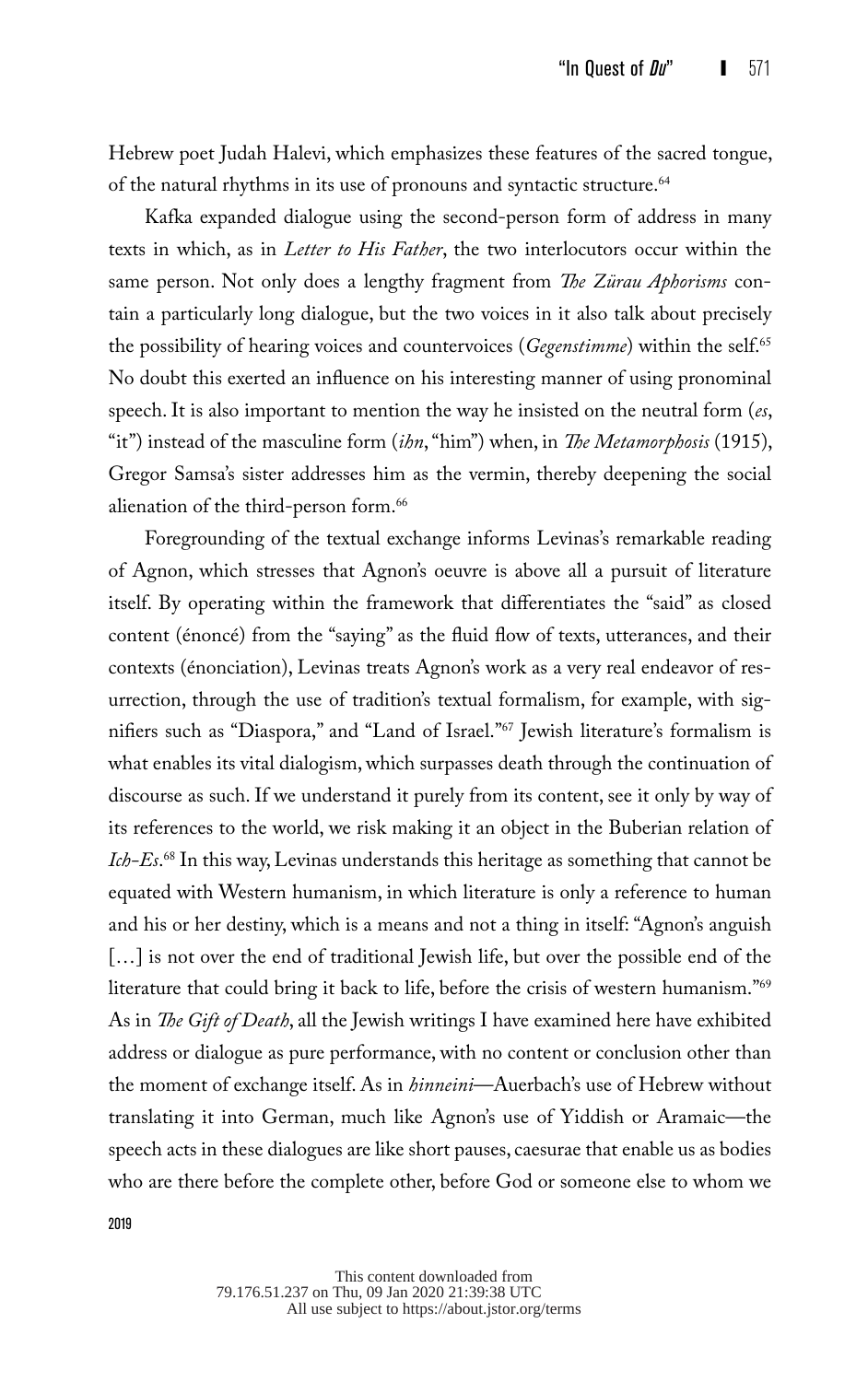address ourselves. According to Auerbach's interpretation, *hinneini* means "behold me here—with which, to be sure, a most touching gesture expressive of obedience and readiness is suggested" (*hier siehe mich—womit freilich eine überaus eindringliche Geste suggeriert wird, die Gehorsam und Bereitschaft ausdrückt*).72

#### NOTES

- 1 The literature on Agnon and Kafka is vast and includes American and Israeli scholars such as Baruch Kurzweil, Gershon Shaked, Arnold Band, and Robert Alter, to mention only a few. For an up-to-date work, see Omri Ben Yehuda, *Mah a*ʿ*idkha? Pe*ʿ*ulot dibbur bekhitvei Franz Kafka veShai* ʿ*Agnon* ( Jerusalem: Mossad Bialik, 2019).
- 2 Franz Kafka, *Der Proceß* (Frankfurt am Main: Fischer Taschenbuch, 1994), 133.
- 3 Franz Kafka, *The Trial*, trans. Willa and Edwin Muir (New York: Modern Library, 1964), 160 and Kafka, *Der Proceß*, 133.
- 4 Kafka, *Trial*, 171–72. It is also important to notice that, when meeting someone from the court, as with Titorelli himself, K. usually suffers from tightness of breath and thus he is normally in hurry, in contrast with his meeting with the priest.
- 5 I am using here, as in what follows, the distinction between descriptive, or constative, speech, which is a reference to knowledge or argument about the world that normally can be claimed as true or false, and performative speech, which "does things with words," made by John Langshaw Austin, *How to Do Things with Words: The William James Lectures Delivered at Harvard University in 1955* (Oxford: Oxford University Press, 1976).
- 6 Austin, *How to Do Things with Words*, 221–22.
- 7 Eyal Dotan, "Preface," in *State Ideological Apparatuses,* ed. Louis Althusser, trans. Ariella Azoulay (Tel Aviv: Resling, 2003), 94.
- 8 Kafka, *Der Proceß*, 222.
- 9 Kafka, *Der Proceß*, 222.
- 10 He did experiment with this kind of dialogue in his early novella *Description of a Struggle* (*Beschreibung eines Kampfes*, [1909] 1912), but he normally tends toward either long monologues, even in works based on dialogue such as "In the Penal Colony" or *The Castle* ([1922] 1926], or stories in which the storyteller himself is an active and dramatic voice within the narrative, such as "The Burrow" ([1923–24] 1928).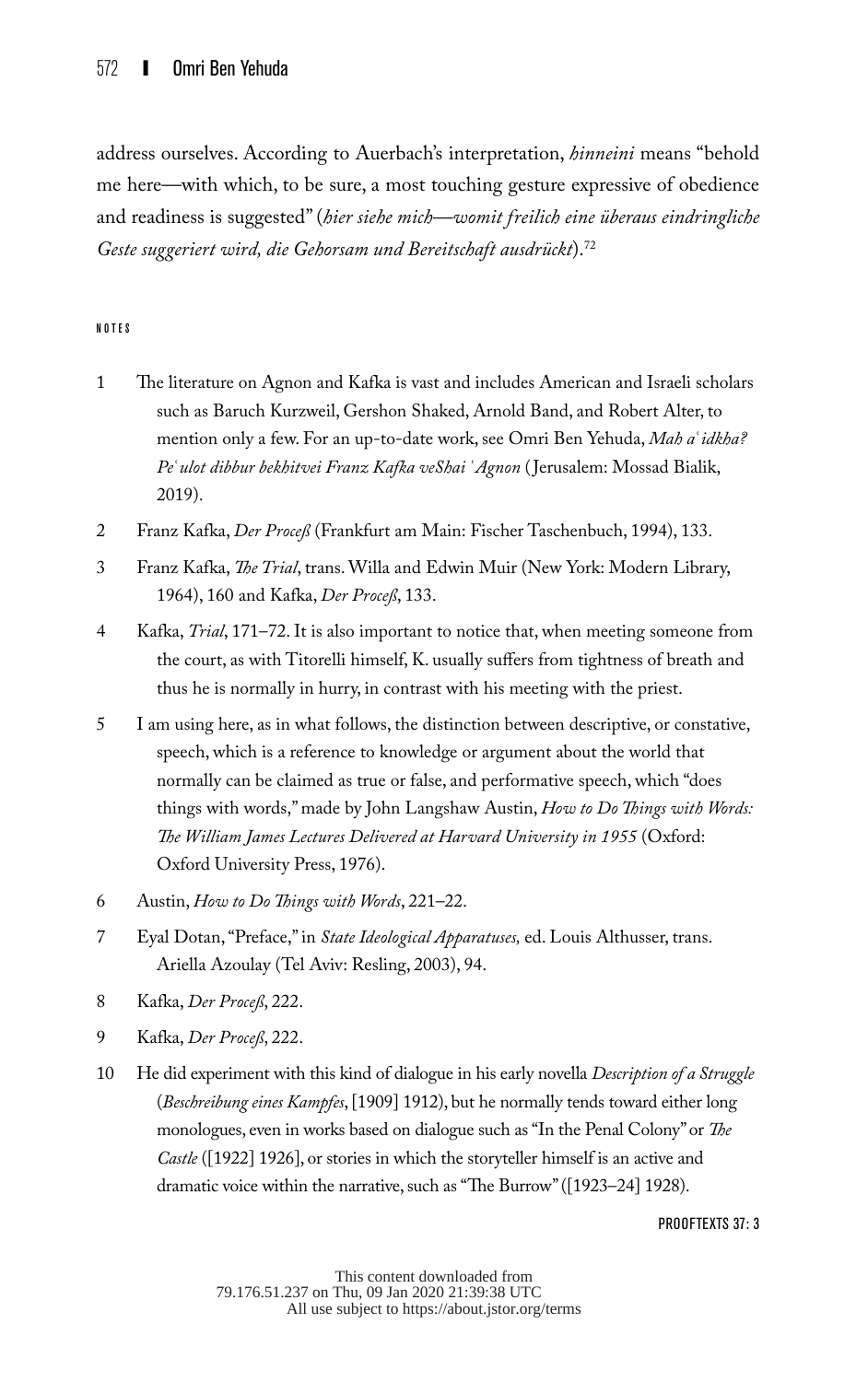- 11 Kafka, *Der Proceß*, 233.
- 12 Kafka, *Der Proceß*, 23. and Kafka, *Trial*, 264.
- 13 I thank Arno Dusini of Vienna University and Dafna Mach of Hebrew University for supporting me in this interpretation.
- 14 On Kafka's investment in the Bible, see Bertram Rohde, *Und blätterte ein Wenig in der Bibel: Studien zu Franz Kafkas Bibelektüre und ihre Auswirkungen auf sein Werk*  (Würzburg: Königshausen und Neumann, 2002). The remark on Kafka's command of Hebrew is based on my impression when I looked at the facsimiles of the letter he wrote to his Hebrew teacher, Puah Manchel. The matter is, of course, debatable and there are scholars (among them Dan Miron) who have opposite views. Many scholars (such as Karl Erich Grözinger and Saul Friedlaender, to mention only a couple) relate to the chapter as a talmudic dialogue. Later, I will address Werner Kraft, one of the earliest commentators to characterize the exchange of Josef K. and the priest as a talmudic exchange.
- 15 Kafka, *Der Proceß*, 233.
- 16 Kafka, *Der Proceß*, 224 and Kafka, *Trial*, 265–66.
- 17 Kafka, *Der Proceß*, 224.
- 18 Kafka, *Der Proceß*, 225 and Kafka, *Trial*, 267 (author's translation based on the translation of the Muirs).
- 19 Kafka, *Der Proceß*, 230 and Kafka, *Trial*, 277.
- 20 Kafka, *Der Proceß*, 234 and Kafka, *Trial*, 277 (author's translation based on the translation of the Muirs).
- 21 Kafka, *Trial*, 276 and Kafka, *Der Proceß*, 233.
- 22 Kafka, *Der Proceß*, 233.
- 23 Kafka, *Der Proceß*, 234.
- 24 Erich Auerbach, *Mimesis: Dargestellte Wirklichkeit in der abendländischen Literaturen* (Tübingen and Basel: Francke, 1946), 10.
- 25 Auerbach, *Mimesis*, 11.
- 26 The rabbinic commentary (cited in Rashi on Genesis 22:8) reads the verse not as a third-person address but more referring to God himself, in terms of "God will find a burnt offering."
- 27 Shmuel Yosef Agnon, *A City in Its Fullness*, ed. Alan Mintz and Jeffrey Saks (New Milford, CT: Toby, 2016). "The Hidden Tsadiq" is one of the few stories not to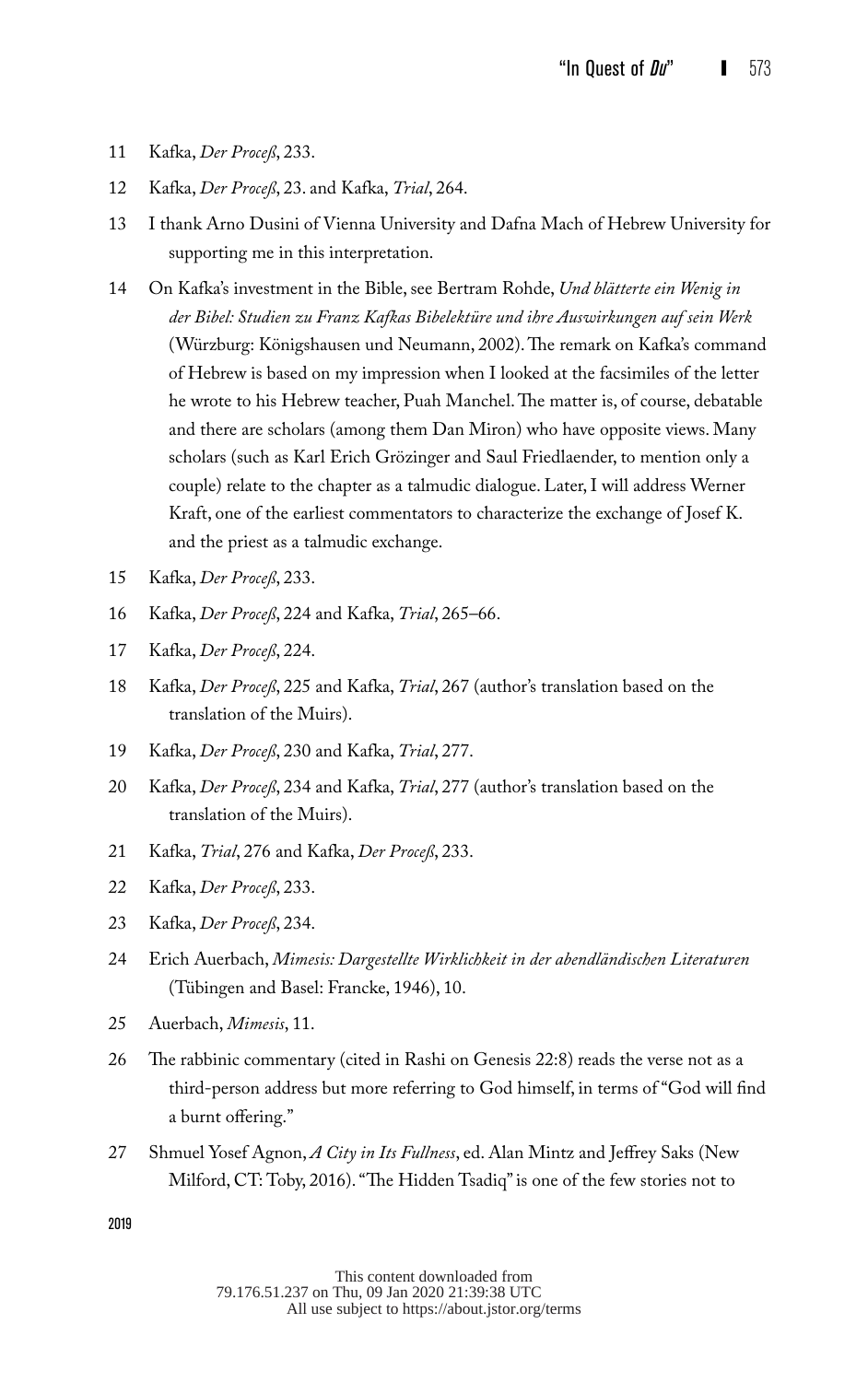be included in this translation. I hope my work to be a continuation of Mintz's readings in these stories, which suggest a careful close reading in a step-by-step manner that comments on the work of storytelling itself. Alan Mintz, *Ancestral Tales: Reading the Buczacz Stories of S. Y. Agnon* (Stanford, CA: Stanford University Press, 2017), 179–88 deals at length with another prominent feature in Agnon's prose and especially in *City in Its Fullness*: the long dramatic monologue, which consists also of stories within stories. Mintz's reading of the story "In Search for a Rabbi" is of special relevance to what follows, because he addresses the themes of anonymity, secrecy and the uncovering of identity by means of a very condensed dialogue between two great rabies: R. Avraham and R. Mordechai (the latter is another incarnation of a hidden tsadik, although not addressed so by the narrator).

- 28 Shmuel Yosef Agnon, ʿ*Ir umeloʾah* ( Jerusalem: Schocken, 1999), 228. All translations of the Hebrew are mine.
- 29 Agnon, ʿ*Ir umeloʾah*, 228
- 30 Agnon, ʿ*Ir umeloʾah*, 228. Because English no longer distinguishes between "you" and "thou," I have maintained the use of "you" but use a capital letter to indicate the use of its plural form.
- 31 The Hebrew form of address in rabbinic literature seems not to have been sufficiently studied. It is clear that this form is relatively new (as it is not found in talmudic texts) and comes from European influences, especially Yiddish, which uses *ihr* extensively. The aural usage of the form is quite common in orthodox circles in our days. In Agnon's literature it is rather rare.
- 32 Agnon, ʿ*Ir umeloʾah*, 228.
- 33 Manfred Pfister, *The Theory and Analysis of Drama* (Cambridge: Cambridge University Press, 1991).
- 34 Agnon, ʿ*Ir umeloʾah*, 230.
- 35 This sentence is in Aramaic in the original.
- 36 Agnon, ʿ*Ir umeloʾah*, 230–31.
- 37 It is worth mentioning Nitza Ben Dov, *Agnon's Art of Indirection: Uncovering Latent Content in the Fiction of S. Y. Agnon* (Leiden: Brill, 1993), whose title shows the importance of this kind of latent speech in Agnon's fiction.
- 38 I thank Jeffery Saks for pointing this out, as well as the motif of the heater that appears in "Thilla" as well (and also in *A Guest for a Night*). See also Mintz's reading of "In Search of a Rabbi" in Mintz, *Ancestral Tales*.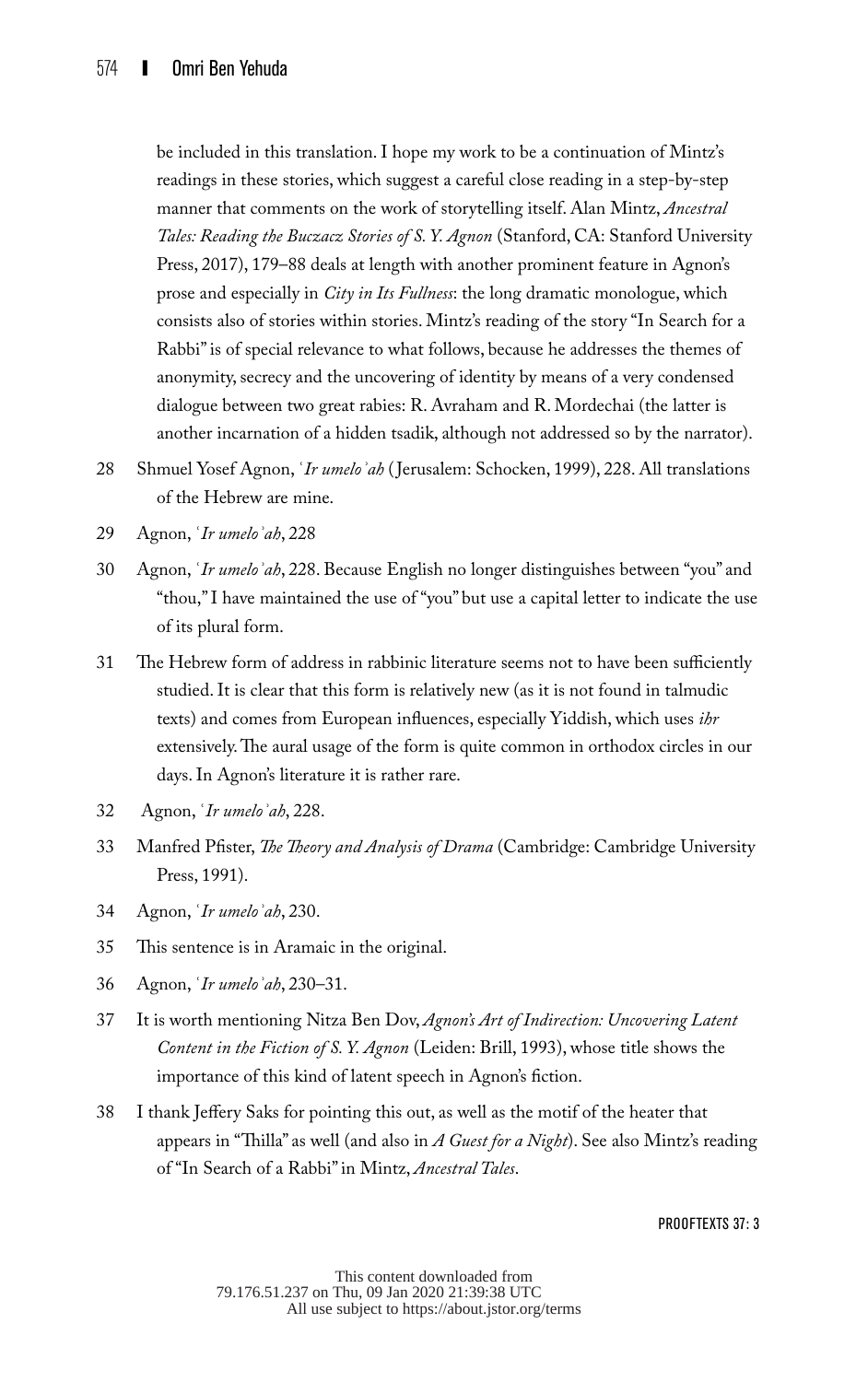- 39 Ben Yehuda, *Mah a*ʿ*idkha*. Often this utterance is pronounced in a different language, as in "Two Sages Who Were in Our City" (1946), where the narrator does not even bother to translate for the reader the meaning of the fatal phrase in Yiddish. However, it is worth mentioning a dialogue from a little fragment Agnon included in his anthology *Sefer sofer vesippur* (*A Book, a Writer, and a Story*), which also deals with an intensive dialogue between two distinguished rabbis, who use the plural second-person form as well as the third-person singular. In this anecdote, "The Dream's Letter," a replica in Aramaic a leitmotif; see S. Y. Agnon, *Sefer, sofer vesippur*, Jerusalem: Schocken, 2000: 307–9. This story lacks all the virtues of Agnon's prose (he published it only in this anthology), but this kind of dialogue clearly provided him with inspiration.
- 40 In his interpretation of one of Agnon's greatest achievements, the novella *And the Crooked Shall Be Made Straight* (1911), which gained him his fame in the Germanspeaking world after it was published in book form in German prior to any other language, Gershom Scholem, *Tagebücher nebst Aufsätzen und Entwürfen bis 1923. 2 Halbband 1917–1923* (Frankfurt am Main: Suhrkamp, 2000), 320 argued that the protagonist, Menasche Haim the beggar, is in fact a hidden tsadiq. This fascinating interpretative direction is entirely unknown to Israeli critics of Agnon because Scholem's diaries were not translated into Hebrew. I support Scholem's view also because, in that story, at the very end and before death, Menasche Haim is addressed via the plural second-person pronoun.
- 41 Scholem, *Tagebücher*, 234.
- 42 My interpretation here also evokes Derrida's understanding of Jewish exemplarity as that which unsettles identity. Jewish identity is only a claim, an outbidding that always marks not being identical with itself. See the discussion of Derrida, after the work of Dana Hollander, in Vivian Liska, *German-Jewish Thought and Its Afterlife* (Bloomington: Indiana University Press, 2017), 130.
- 43 Zohar Maor, *Torat sod H. adashah: Ruh. aniut yetsirah veleʾumiut beh. ug Prag* ( Jerusalem: Zalman Shazar Center, 2010), 134.
- 44 Joseph Heinemann, ʿ*Iyyunei tefillah*, ed. Avigdor Shinan (Jerusalem: Magnes, 1981), 67.
- 45 Émile Benveniste, *Problems in General Linguistics* (Miami, FL: University of Miami Press, 1971), 226.
- 46 Benveniste, *Problems*, 226.
- 47 Shmuel Hugo Bergman, *Hafilosofiah hadialogit meKierkegaard* ʿ*ad Buber* ( Jerusalem: Bialik, 1974), 100.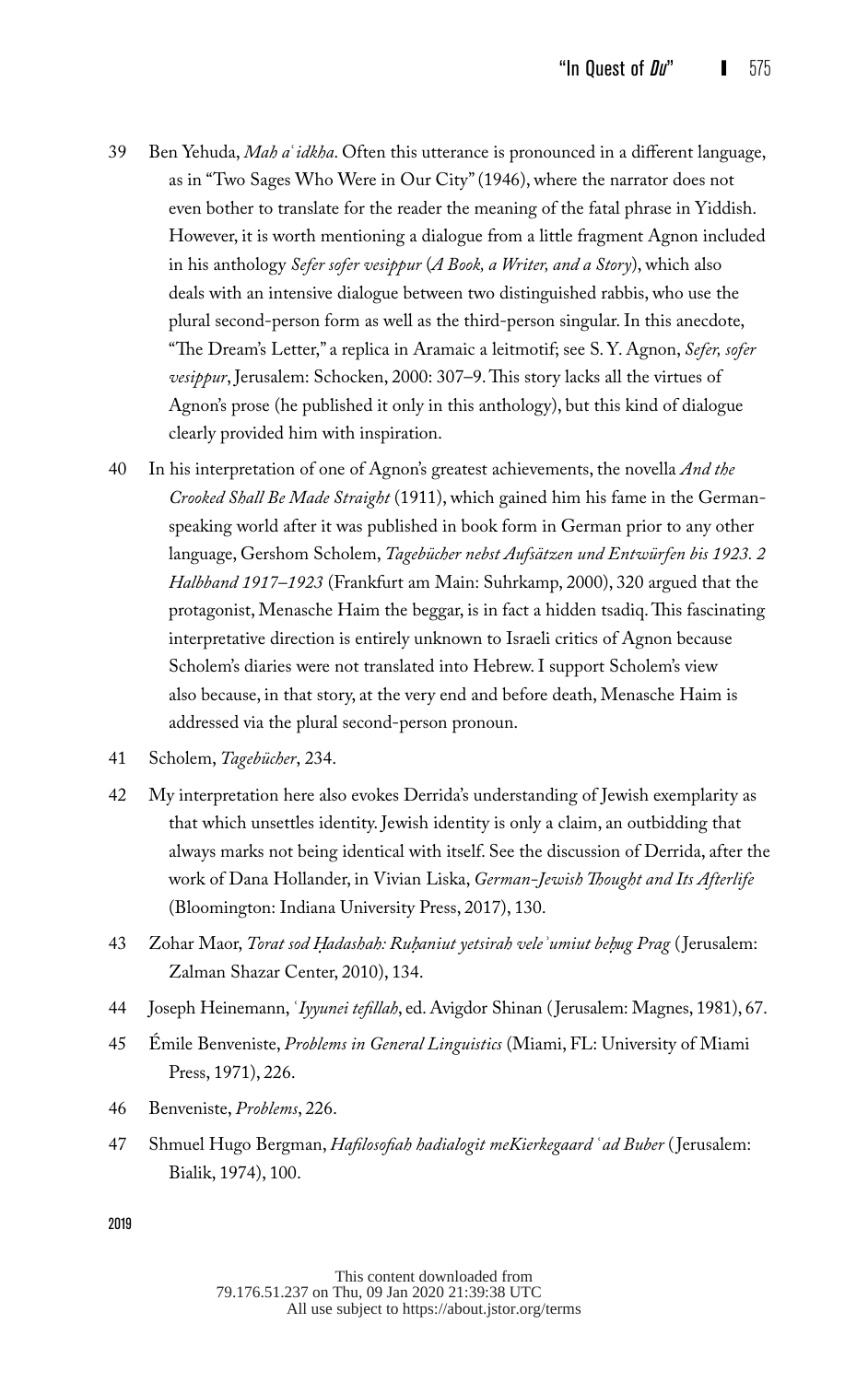- Bergman, *Hafilosofiah*, 194.
- Bergman, *Hafilosofiah*, 196–97.
- Bergman, *Hafilosofiah*, 212.
- Bergman, *Hafilosofiah*, 192.
- Martin Buber, *Das dialogische Prinzip* (Heidelberg: Lambert Schneider, 1984), 10.
- J. Hillis Miller, *Speech Acts in Literature* (Stanford, CA: Stanford University Press, 2001), 167.
- Derrida referred to speech acts in many places in his work, the most prominent of which is his *Limited Inc* (Evanston, IL: Northwestern University Press, 1988).
- Jacques Derrida, *Matat mavet*, trans. Michal Ben-Naftali (Tel Aviv: Resling, 2008), 135–36.
- Derrida, *Matat*, 36
- Derrida, *Matat*, 149.
- Derrida, *Matat*, 149.
- Derrida, *Matat*, 145.
- Franz Kafka, *Briefe* (Frankfurt am Main: Fischer Taschenbuch, 1995), 333–34.
- Walter Benjamin, *Benjamin über Kafka* (Frankfurt am Main: Fischer, 1981), 51.
- Werner Kraft, *Franz Kafka: Durchdringung und Geheimnis* (Frankfurt am Main: Suhrkamp, 1968), 71–72.
- Franz Rosenzweig, *Der Stern der Erlösung* (Freiburg im Breisgau: Universitätsbibliothek, 2002), 222. Song of Songs in Agnon and generally in Israeli culture received a careful examination in Ilana Pardes, *Agnon's Moonstruck Lovers: The Song of Songs in Israeli Culture* (Seattle: University of Washington Press, 2013).
- Galili Shahar, *Gufim veshemot: Keriyot besifrut yehudit H. adashah* (Tel Aviv: ʿAm ʿOved, 2016), 269–278.
- Franz Kafka, *Nachgelassene Schriften und Fragmente 2* (Frankfurt am Main: Fischer, 1990), 85.
- Reiner Stach, *Kafka: Die Jahren der Entscheidungen* (Frankfurt am Main: Fischer, 2002), 218.
- Emmanuel Levinas, *Proper Names* (London: Athlone, 1996), 11.
- Levinas, *Proper Names*, 27.